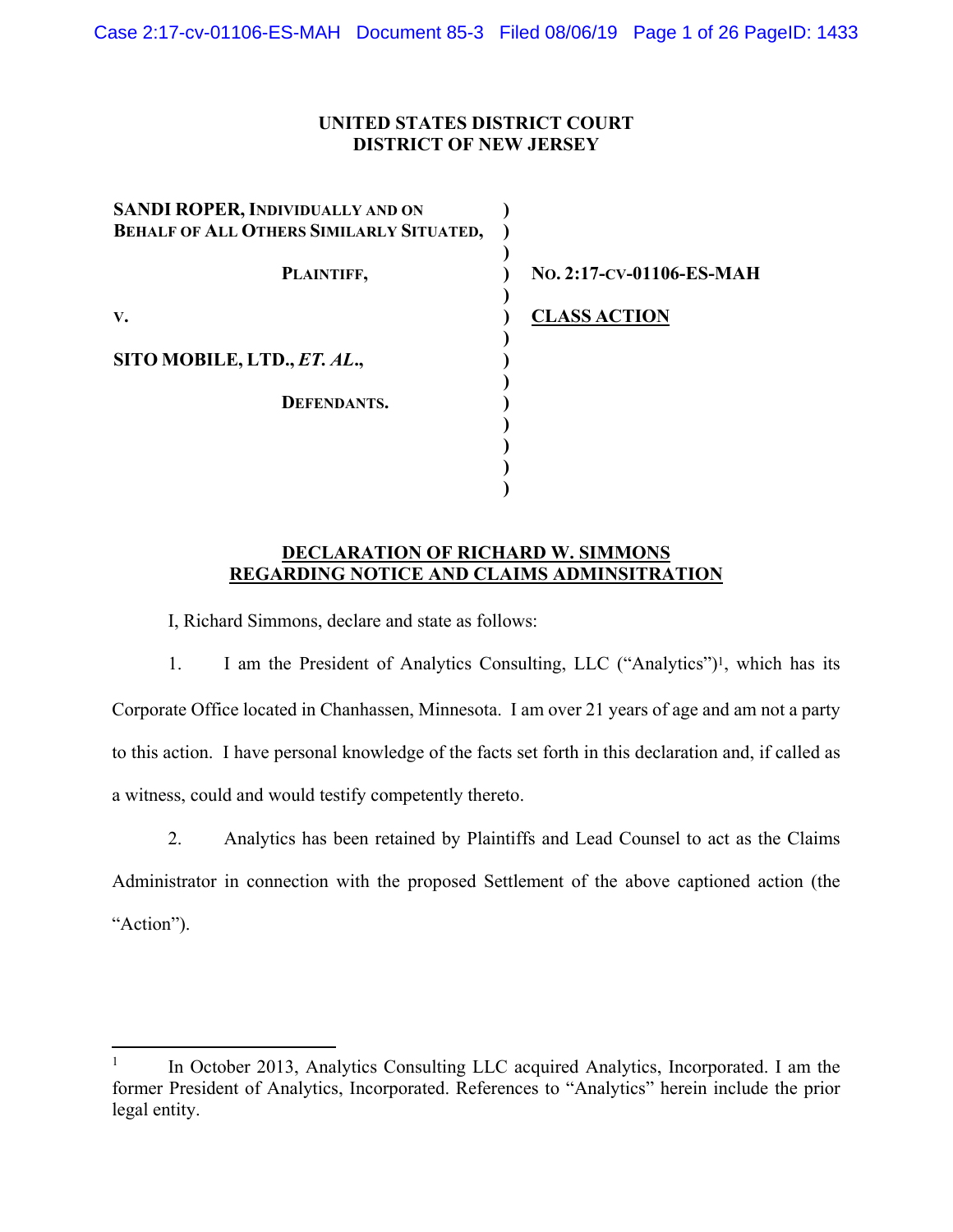3. Founded in 1970, Analytics has consulted for 49 years regarding the design and implementation of legal notice and claims management programs relating to class and collective action litigation. Analytics' clients include corporations, law firms (both plaintiff and defense), and the federal government. Analytics has administered securities litigation settlements for over 30 years, including the first "junk bond" securities litigation settlement (*In Re: Flight Transportation, MDL 517*). Since 2013, Analytics has been retained as a Distribution Agent (under two consecutive five-year terms) by the Securities and Exchange Commission ("SEC") to administer and provide expert advice regarding notice and claims processing to support their investor related litigation.

4. I joined Analytics in 1990 and have 29 years of experience in designing and implementing securities litigation class action settlements and notice campaigns. I personally have personally overseen some of the largest legal securities matters in the country's history including, settlements with international classes (*In re: Bayer AG Securities Litigation*; *In re: Asia Pulp & Paper Securities Litigation; In re: Mamma.com Securities Litigation*); settlements valued near \$1 billion (*In re McKesson HBOC Securities Litigation*); and settlements involving nearly two million investors (*In Re Merrill Lynch & Co, Research Reports Securities Litigation*). A copy of my CV is hereto as **Exhibit A**.

#### **CLASS NOTIFICATION**

5. As in most class actions of this nature, the large majority of potential Class Members are expected to be beneficial purchasers whose securities are held in "street name" - *i.e.*, the securities are purchased by brokerage firms, banks, institutions, and other third-party nominees in the name of the respective nominees, on behalf of the beneficial purchasers. To effectuate notice to the class, Analytics will mail a copy of the notice and claim form to the shareholders of record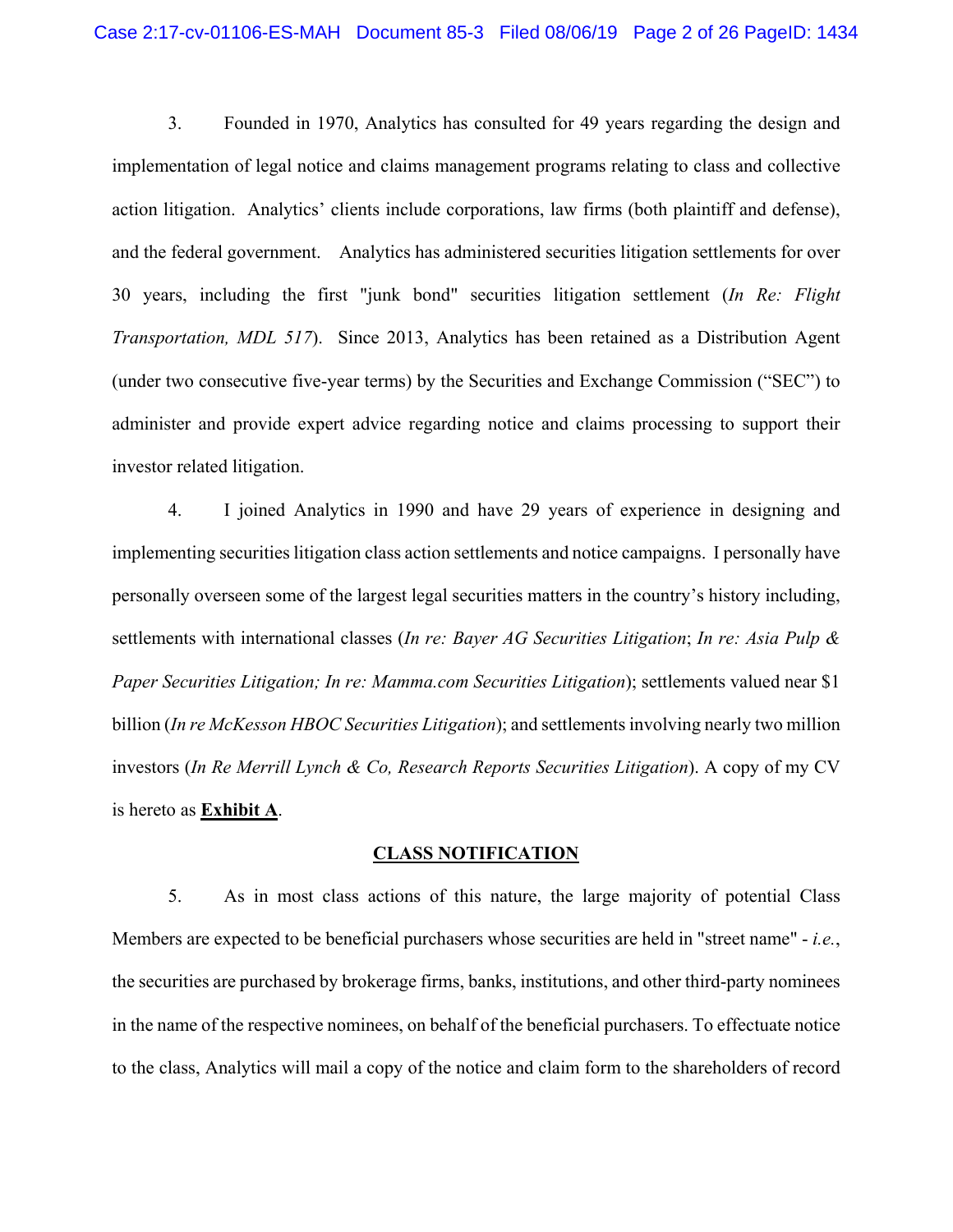identified by the parties and to Analytics database of approximately 4,300 banks, brokers, and other nominees. These banks and brokers are instructed to either forward the notice and claim form to potential class members or to provide the names and addresses of potential class members to Analytics so that we may forward the notice and claim form directly.

6. Analytics will also cause a summary notice to be published in a national business newswire disseminated electronically as a press release.

7. Analytics will also notify the security settlement system of the Depository Trust Company ("DTC") of the issuance of the notice in accordance with Analytics' standard practice. The DTC will post the notice on its electronic Legal Notice System ("LENS"). The LENS system may be accessed by any firm, bank, institution or other nominee which is a participant in DTC's security settlement system.

#### **CLAIMS ADMINSITRATION**

8. Class Members who wish to be eligible to receive a distribution from the Net Settlement Fund are required to complete and submit to Analytics a properly executed claim form either by mail or online such that it is postmarked or received no later than the claim-filing deadline established by the Court, together with adequate supporting documentation for the transactions and holdings reported therein.

9. Each submitted claim form is reviewed upon receipt to verify that all required information had been provided. The documentation provided with each claim form is also reviewed for authenticity and compared to the information provided on the claim form to verify the claimant's identity and the purchase/acquisition transactions, sale transactions, and holdings listed on the claim form.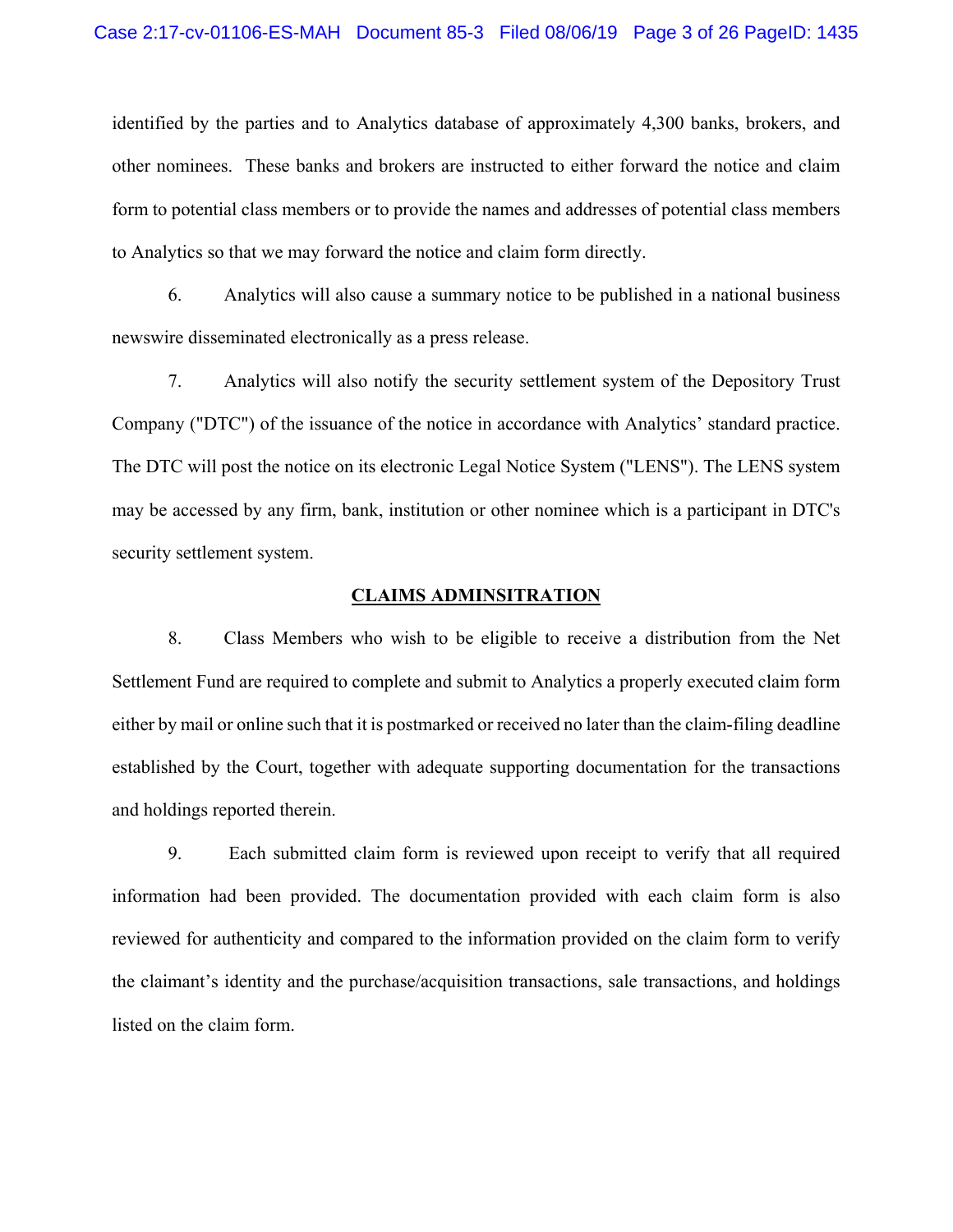10. If a claim form is determined to be defective, a deficiency letter will be sent to the claimant describing the defect including, where applicable, what is necessary to cure the defect. The letter will advise the claimant that the submission of the appropriate information and/or documentary evidence to complete the claim form has to be sent within a specified time period from the date of the letter, or the claim form would be recommended for rejection to the extent that the deficiency or condition of ineligibility was not cured. The letter will also advise claimants that if they desired to contest the administrative determination, they are required to submit a written statement to Analytics requesting Court review of their claim form and setting forth the basis for their request.

11. After the claims have been reviewed and final determination have been made as to which claims are valid, Analytics will calculate each claim's Recognized Loss pursuant to the Court-approved Plan of Allocation and pro rata distribution amount based on the total Recognized Losses of all claims and the amount available for distribution in the Net Settlement Fund. Based on our experience, we expect the total Recognized Losses for all claims to exceed the amount available in the Net Settlement Fund for distribution such that the fund will be fully exhausted and allocated to eligible claimants.

12. Analytics will also review all claims to ensure that they are not submitted by, or on behalf of, "Excluded Persons," to the extent that the identities of such persons or entities are known to Analytics.

13. After all claims have been processed, deficiency and/or rejection letters mailed, and claimants' responses to the deficiency and/or rejection letters reviewed and processed, Analytics' Quality Assurance team will perform final reviews to ensure the correctness and completeness of all Claims processed prior to the distribution of the Net Settlement Fund. This final quality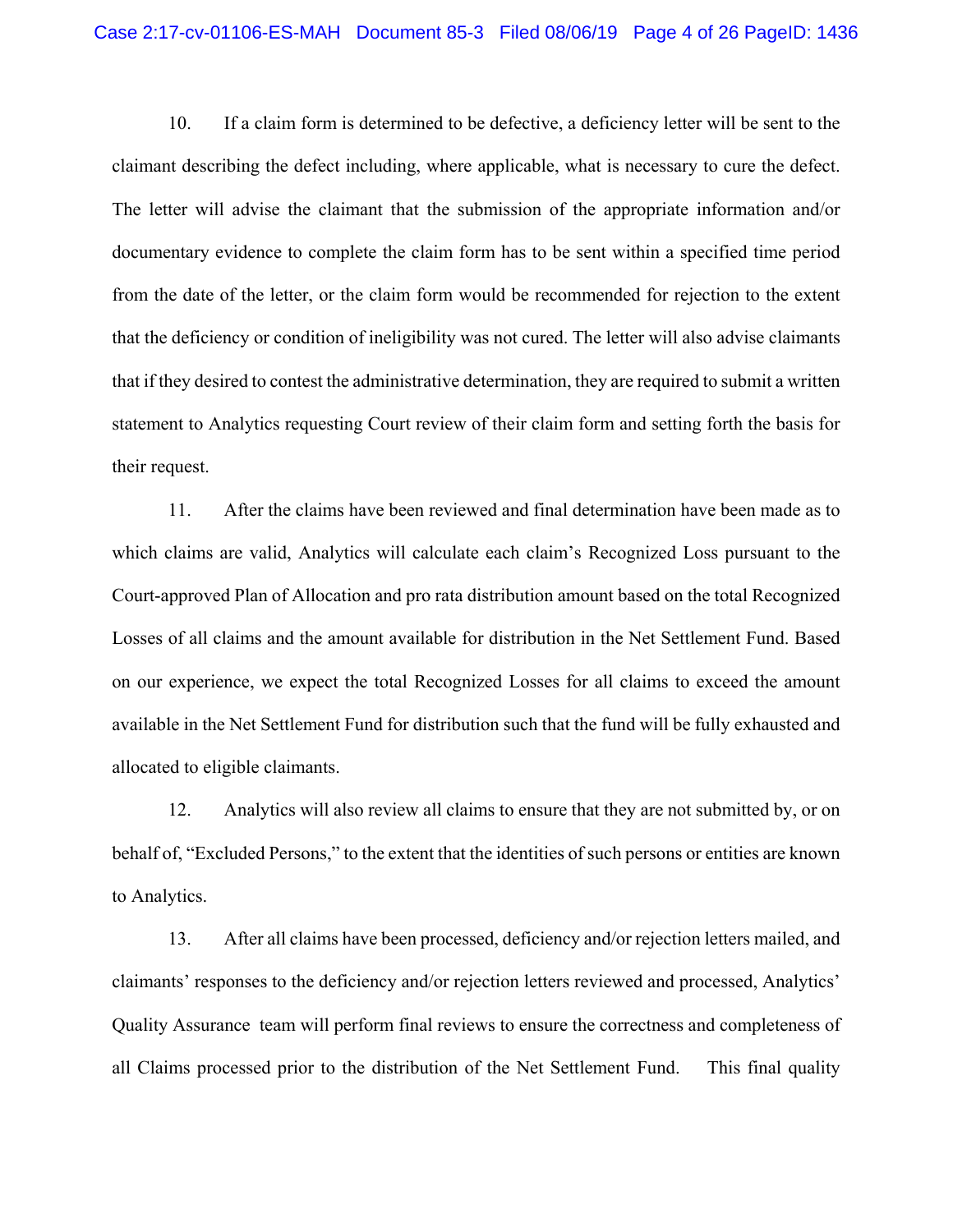assurance review includes: (i) a final audit of claims and all supporting documentation to ensure completeness of claims; (ii) a review to ensure that all claimants requiring deficiency and/or rejection letters were sent such letters; (iii) an audit of deficient claims; (iv) a review of Claims with high Recognized Loss amounts; (iv) re-testing the accuracy of the Recognized Claim amount calculation program; and, (v) a review designed to detect fraudulent and questionable claims.

14. Distribution payments will be sent via checks and wires with a specified period for each claimant to cash their payment (typically 90 or 180 days). For any checks that are not cashed, Analytics will conduct an outreach campaign to encourage cashing and providing claimants with reissued checks where applicable.

15. The process described herein is the standard notice and claims administration process for securities class action settlements.

I declare under penalty of perjury, under the laws of the United States of America that the foregoing is true and correct.

Executed this Z day of August 2019

**RICHARD W. SIMMONS**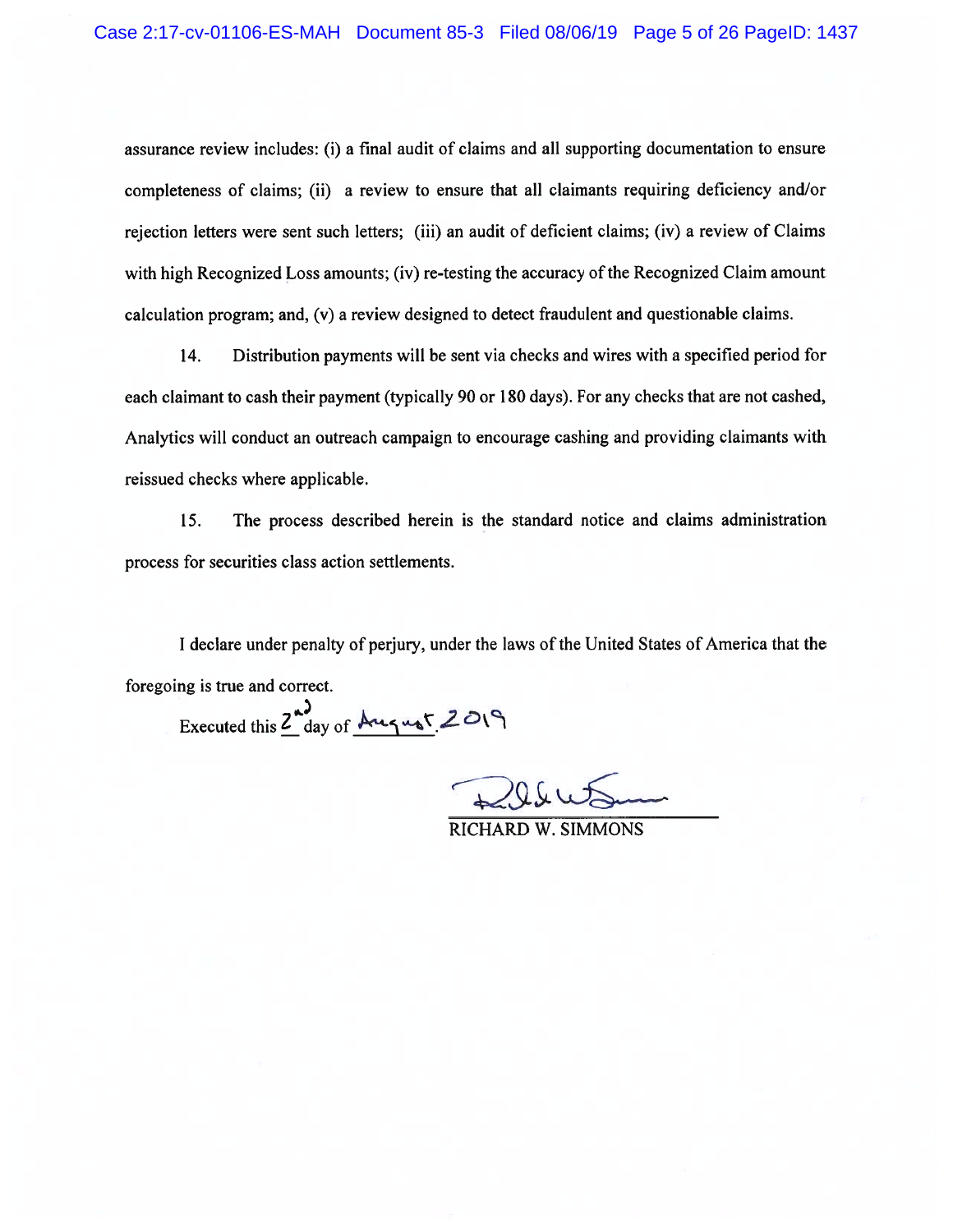Case 2:17-cv-01106-ES-MAH Document 85-3 Filed 08/06/19 Page 6 of 26 PageID: 1438

**EXHIBIT A**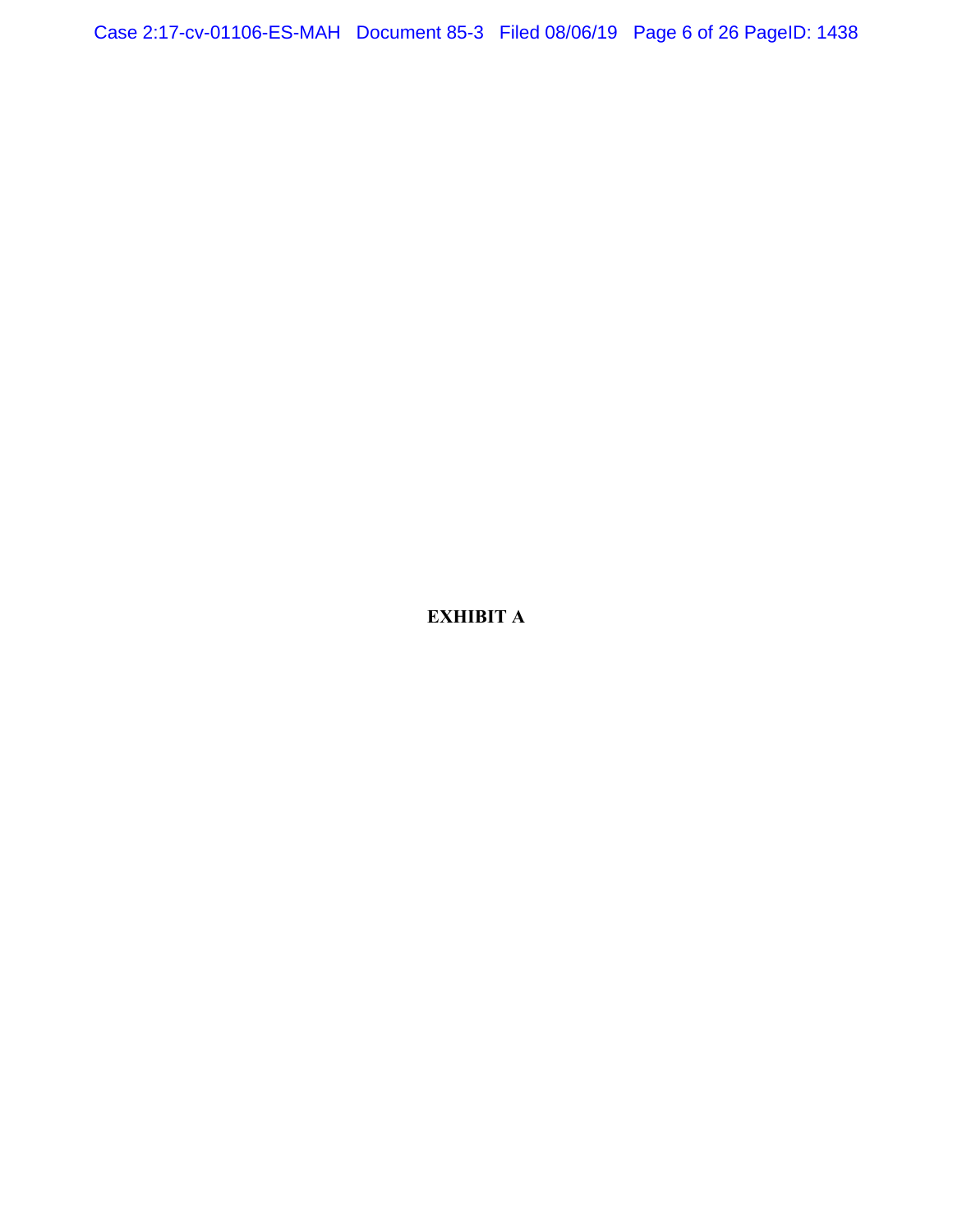

1

# **Richard W. Simmons**

Richard W. Simmons is the President of Analytics Consulting  $LLC<sup>1</sup>$ . Mr. Simmons joined Analytics in 1990 and has more than 29 years of experience developing and implementing class action communications and settlement programs in more than 1,000 separate settlements.

Mr. Simmons' first legal notice consulting engagement was the *Schwan's Salmonella Litigation* settlement (*In Re: Salmonella Litigation*, Case No. 94-cv-016304 (D. Minn.)). Since then, he has:

- Developed and implemented notice campaigns ranging in size up to 45 million known class members (and 180 million unknown class members);
- Testified regarding legal notice in building products, civil rights, consumer products, environmental pollution, privacy, and securities litigation settlements;
- Managed claims processes for settlement funds ranging up to \$1 billion in value.

As part of Analytics' ongoing class action notice consulting practice, Mr. Simmons:

- testified regarding the adequacy of notice procedures in direct notice cases (including the development of class member databases);
- testified regarding the adequacy of published notice plans;
- has been appointed as a Distribution Fund Administrator by the Securities and Exchange Commission tasked with developing Distribution Plans for court approval;
- has been retained as an expert by the Federal Trade Commission to testify regarding the effectiveness of competing notice plans and procedures; and,
- acted as the primary author for the Duke Law Center's guidelines for best practices regarding the evaluation of class action notice campaigns.

In addition to his class action consulting work, Mr. Simmons has taught a college course in antitrust economics, was a guest lecturer at the University of Minnesota Law School on issues of statistical and economic analysis, was a charter member of the American Academy of Economic and Financial Experts and was a former referee for the Journal of Legal Economics (reviewing and critiquing peer reviewed articles on the application of economic and statistical analysis to legal issues). Mr. Simmons is a published author on the subject of damage analysis in Rule 10b-5 securities litigation.

Mr. Simmons graduated from St. Olaf College with a B.A. in Economics (with a year at University College, Dublin), pursued a PhD. in Agricultural and Applied Economics (with a concentration in industrial organization and consumer/behavioral economics) at the University of Minnesota<sup>2</sup>, and has received formal media planning training from New York University.

<sup>1</sup> In October 2013, Analytics Consulting LLC acquired Analytics Incorporated. I am the former President or Analytics Incorporated. References to Analytics herein include the prior legal entities.

<sup>&</sup>lt;sup>2</sup> Mr. Simmons suspended work on his dissertation to acquire and manage Analytics.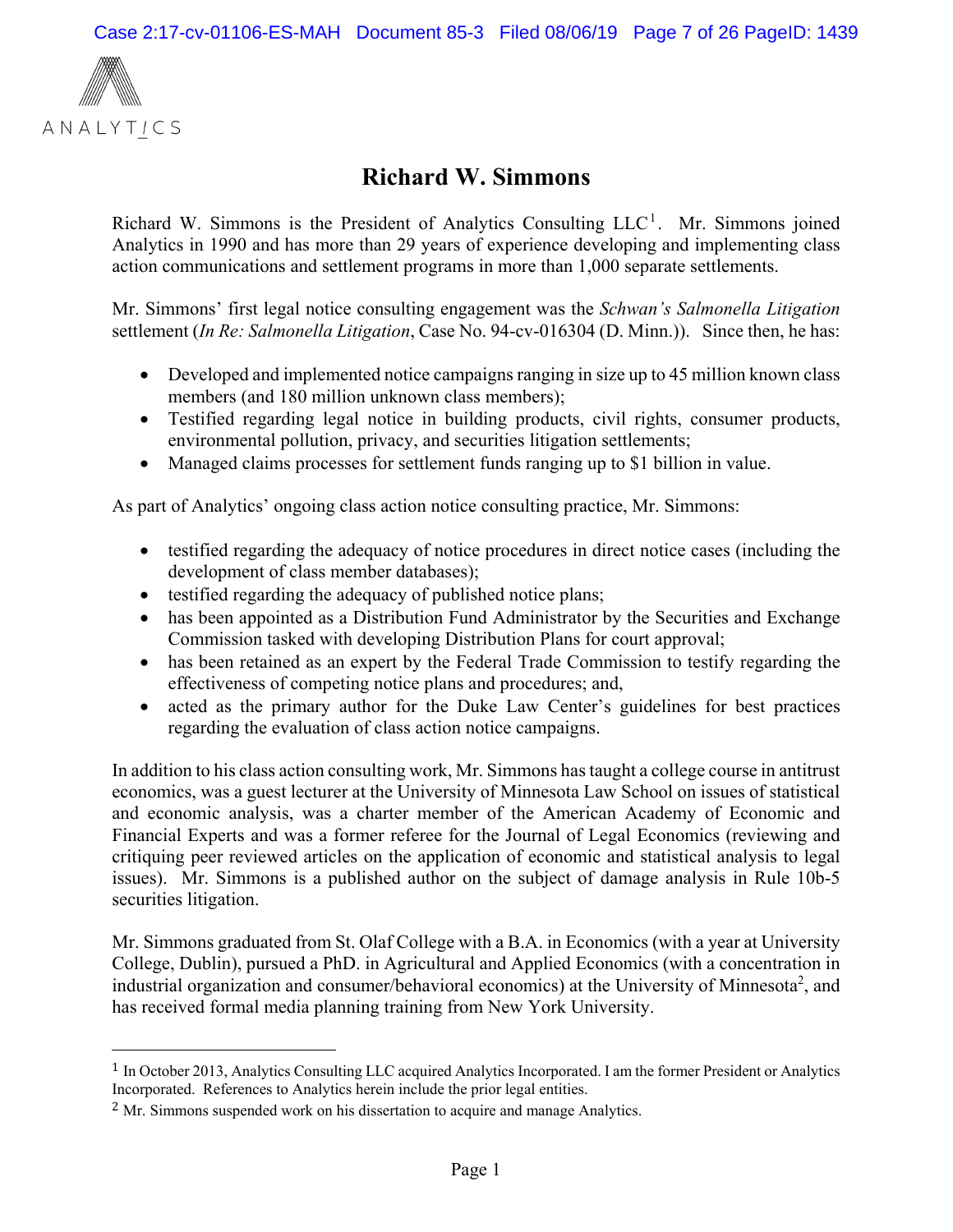

#### APPLICATION OF TECHNOLOGY TO CLASS ACTION SETTLEMENTS

Mr. Simmons has been a visionary in the application of the Internet to class action notice campaigns and the management of settlements:

- In 1995, Mr. Simmons was the first in the nation to support class action settlements with an online presence, that included the ability to check online, the status of their claims.
- In 2000, Mr. Simmons invented online claims submission in class action litigation, filing a patent application governing *"Method and system for assembling databases in multipleparty proceedings"* US20010034731 A1.
- In 2002, Mr. Simmons established an online clearinghouse for class action settlements that provided the public with information regarding class action settlements and provided them with the ability to register for notification of new settlements. This clearinghouse received national press attention as a resource for class action settlements.
- From 2003 through 2013, Analytics' incremental changes in Internet support included class member verification of eligibility, locater services that identified retail outlets that sold contaminated products, secure document repositories, and multi-language support.
- In 2014, Mr. Simmons was the first to utilize and testify regarding product-based targeting in an online legal notice campaign
- In 2014, Analytics, under Mr. Simmons' leadership, released the first-class action settlement support site developed under e-commerce best practices.

#### SPEAKER/EXPERT PANELIST/PRESENTER

Mr. Simmons has presented to panels of judges and lawyers on issues regarding class notice, claims processing, and disbursement:

- Mr. Simmons served as a panelist for the Francis McGovern Conferences on "Distribution of Securities Litigation Settlements: Improving the Process", at which regulators, judges, custodians, academics, practitioners and claims administrators participated.
- In 2011, Mr. Simmons was a panelist at the Federal Judicial Center's workshop/meetings regarding class action notice and settlement administration.
- In 2014, Mr. Simmons was invited to be interviewed by the Consumer Financial Protection Bureau as an expert on notice and claims administration in class action litigation as part of their study on arbitration and consumer class litigation waivers
- In 2016, Mr. Simmons presented results of research regarding the impact of forms of notice on fund participation rates to the Federal Trade Commission.

Mr. Simmons' speaking engagements regarding class notice include:

• Risks and Regulations: Best Practices that Protect Class Member Confidentiality presented at the HB Litigation Conference on Class Action Mastery in New York City (2018)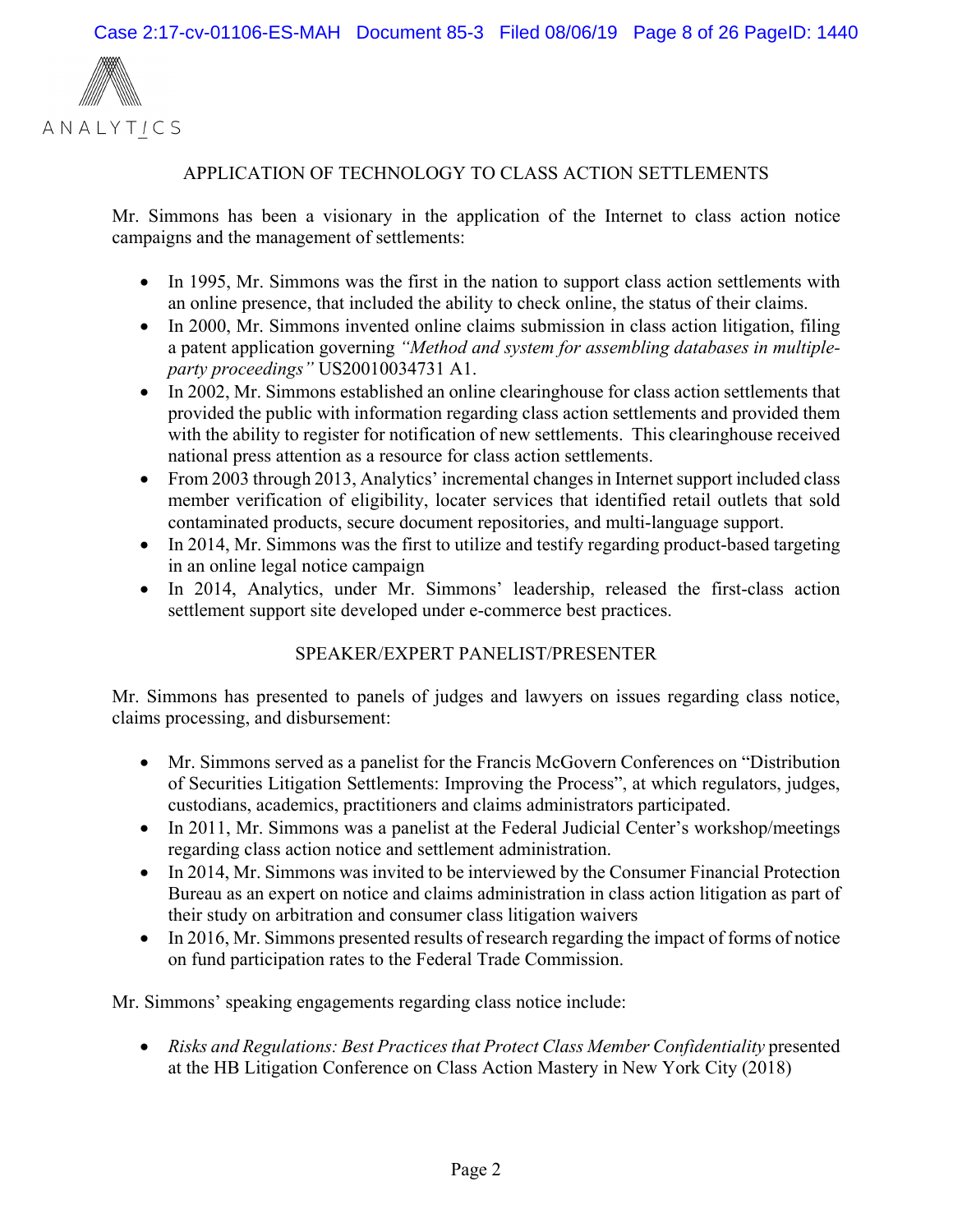

- Recent Developments in Class Action Notice and Claims Administration presented at Practising Law Institute in New York City (2017)
- *The Beginning and the End of Class Action Lawsuits* presented at Perrin Class Action Litigation Conference in Chicago (2017);
- C*lass Action Administration: Data and Technology* presented at Harris Martin Target Data Breach Conference in San Diego (2014);
- *Developments in Legal Notice*, accredited CLE Program, presented at Susman Godfrey in Dallas (2014)
- *Developments in Legal Notice*, accredited CLE Program, presented at Shook Hardy & Bacon, LLP in Kansas City (2013),
- *Developments in Legal Notice*, accredited CLE Program, presented at Halunen & Associates in Minneapolis (2013),
- *Class Actions 101: Best Practices and Potential Pitfalls in Providing Class Notice*, CLE Program, presented by Brian Christensen and Richard Simmons, to the Kansas Bar Association (March 2009).

Mr. Simmons' writings regarding class notice include:

 Crafting Digital Class Notices That Actually Provide Notice **-** Law360.com, New York (March 10, 2016).

## JUDICIAL COMMENTS AND LEGAL NOTICE CASES

In evaluating the adequacy and effectiveness of Mr. Simmons' notice campaigns, courts have repeatedly recognized Mr. Simmons' work. The following excerpts provide recent examples of such judicial approval in matters where the primary issue was the provision of class notice.

Honorable Stephen J. Murphy III, *Doe 1 v. Deja vu Servs., Inc*., No. 2:16-cv-10877, ECF No. 77 (E.D. Mich. June 19, 2017):

*Also, the Plaintiffs certified that notice had been provided in accordance with the Court's preliminary approval order. The notices stated—in clear and easily understandable terms—the key information class members needed to make an informed decision: the nature of the action, the class claims, the definition of the class, the general outline of the settlement, how to elect for a cash payment, how to opt out of the class, how to object to the settlement, the right of class members to secure counsel, and the binding nature of the settlement on class members who do not to opt out.*

*\* \* \**

*In addition, the parties took additional steps to provide notice to class members, including through targeted advertisements on social media. The Court finds that the parties have provided the "best notice that is practicable under the circumstances," and*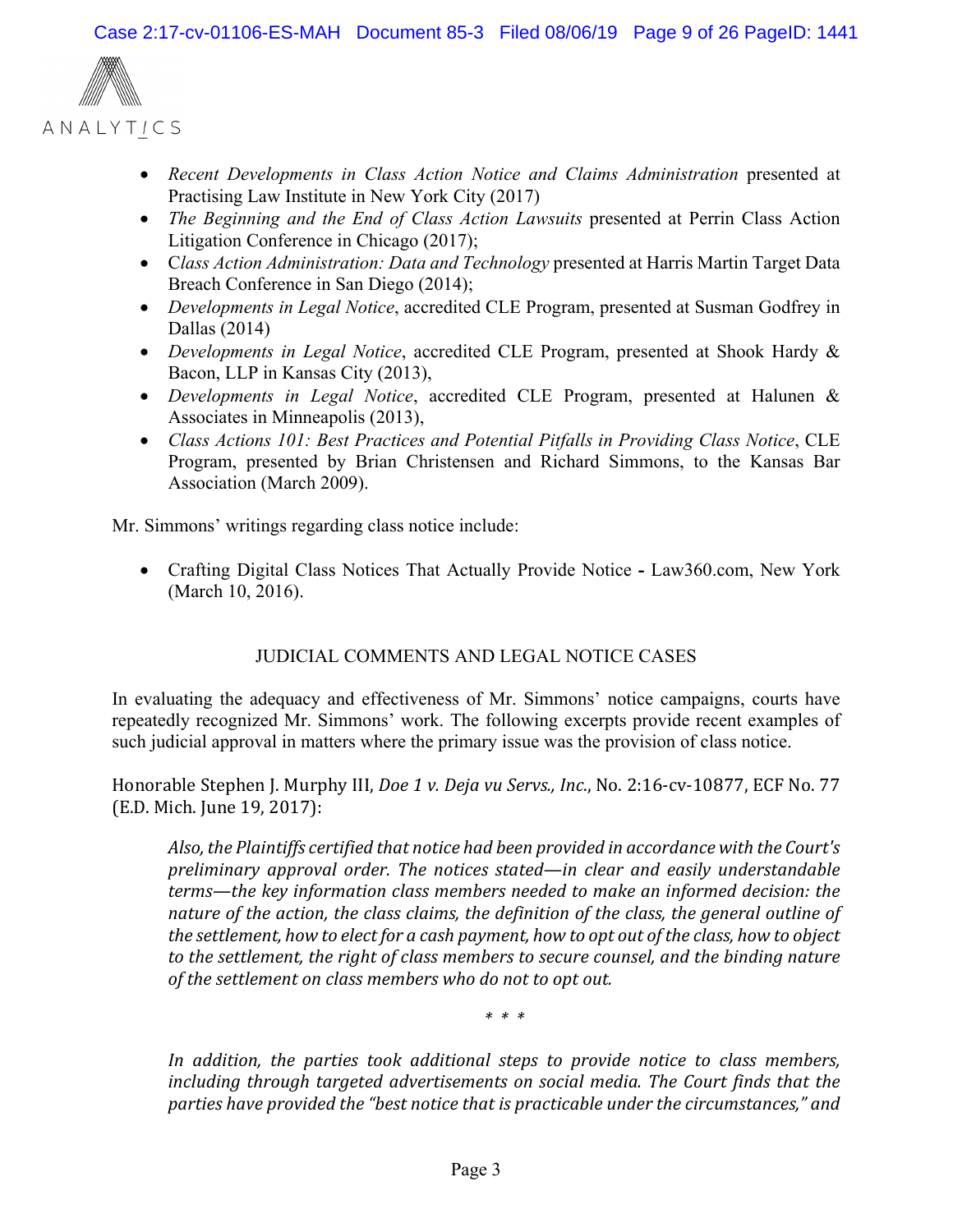

*complied with the requirements of the Federal Rules of Civil Procedure, the Class Action Fairness Act of 2005, and due process.3*

Associate Justice Edward P. Leibensberger, *Geanacopoulos v. Philip Morris USA, Inc.*, No. 9884CV06002, Dkt. No. 230 (Mass. Super. Ct. Sept. 30, 2016):

*The Court finds that the plan of Notice as described in paragraphs 12 through 20 of the Settlement Agreement, including the use of email, mail, publication and internet notice, constituted the best notice practicable under the circumstances and constituted due and sufficient notice to the Class.* 

Honorable Edward J. Davila, *In re: Google Referrer Header Privacy Litig.*, No. 5:10-cv-04809, ECF No. 85 (N.D. Cal. Mar. 31, 2015):

*On the issue of appropriate notice, the court previously recognized the uniqueness of the class asserted in this case, since it could potentially cover most internet users in the United States. On that ground, the court approved the proposed notice plan involving four media channels: (1) internet-based notice using paid banner ads targeted at potential class members (in English and in Spanish on Spanish-language websites); (2) notice via "earned media" or, in other words, through articles in the press; (3) a website decided solely to the settlement (in English and Spanish versions); and (4) a toll-free telephone number where class members can obtain additional information and request a class notice. In addition, the court approved the content and appearance of the class notice and related forms as consistent with Rule 23(c)(2)(B).* 

*The court again finds that the notice plan and class notices are consistent with Rule 23, and that the plan has been fully and properly implemented by the parties and the class administrator.* 

Honorable Terrence F. McVerry, *Kobylanski. v. Motorola Mobility, Inc.*, No. 2:13-cv-01181, ECF No. 43 (W.D. Pa. Oct. 9, 2014):

*The Court finds that the distribution of the Notice to Settlement Class Members Re: Pendency of Class Action, as provided for in the Order Granting Preliminary Approval for the Settlement, constituted the best notice practicable under the circumstances to all Persons within the definition of the Class and fully met the requirements of due process under the United States Constitution.* 

<sup>1</sup> 3 Unless otherwise indicated, citations are omitted and emphasis is added.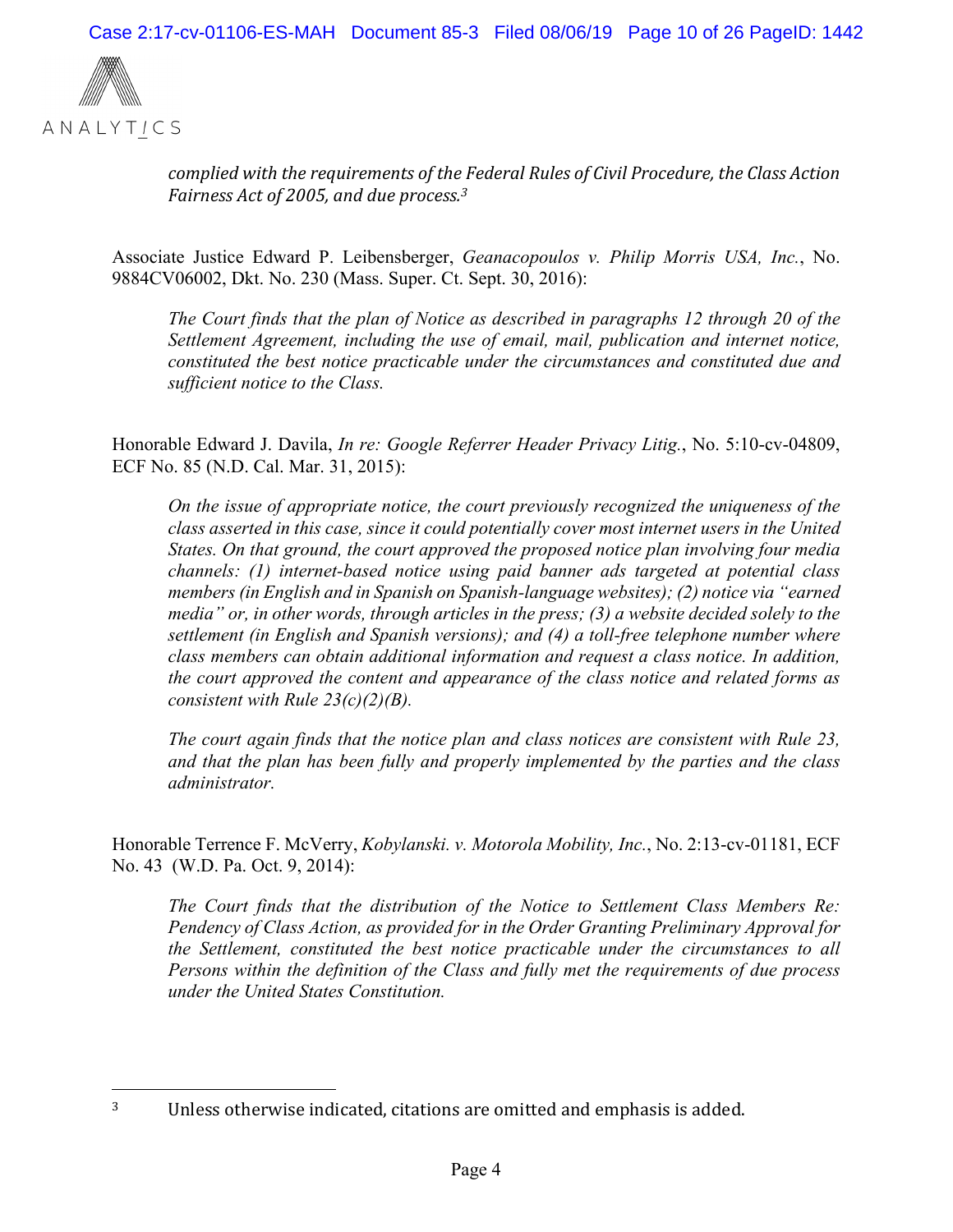

Honorable Thomas N. O'Neill, Jr*.*, *In re: CertainTeed Fiber Cement Siding Litig.*, No. 2:11-md-02270, ECF No. 119 (E.D. Pa. Mar. 20, 2014):

*Settlement class members were provided with notice of the settlement in the manner and form set forth in the settlement agreement. Notice was also provided to pertinent state and federal officials. The notice plan was reasonably calculated to give actual notice to settlement class members of their right to receive benefits from the settlement or to be*  excluded from the settlement or object to the settlement. The notice plan met the *requirements of Rule 23 and due process.* 

Honorable Robert W. Gettleman, *In re Aftermarket Filters Antitrust Litig.*, No. 1:08-cv-04883, ECF No. 1031 (N.D. Ill. Oct. 25, 2012):

*Due and adequate notice of the Settlement was provided to the Class. . . . The manner of giving notice provided in this case fully satisfies the requirements of Federal Rule of Civil Procedure 23 and due process, constitutes the best notice practicable under the circumstances, and constituted due and sufficient notice to all persons entitled thereto. A full and fair opportunity was provided to the members of the Class to be heard regarding the Settlements.* 

Honorable Marco A. Roldan, *Plubell v. Merck & Co., Inc.*, NO. 04CV235817-01, Final Judgment and Order (Mo. Cir. Ct. Mar. 15, 2013):

*Under the circumstances, the notice of this Settlement provided to Class Members in accordance with the Notice Order wasthe best notice practicable ofthe proceedings and matters set forth therein, including the proposed Settlement, to all Persons entitled to such notice, and said notice fully satisfied the requirements due process and Missouri law.*

Honorable James P. Kleinberg, *Skold v. Intel Corp.*, No. 2005-CV-039231, Order on Motion for Approval (Cal. Super. Ct. Mar. 14, 2013):

*The Court finds that Plaintiff's proposed Notice plan has a reasonable chance of reaching a substantial percentage of class members.*

Honorable J. Phil Gilbert, *Greenville IL v. Syngenta Crop Prot., Inc.*, No 3:10-cv-00188, ECF No. 325 (S.D. Ill. Oct. 23, 2012):

*The Notice provided to the Class fully complied with Rule 23, was the best notice practicable, satisfied all constitutional due process requirements, and provides the Court with jurisdiction over the Class Members.*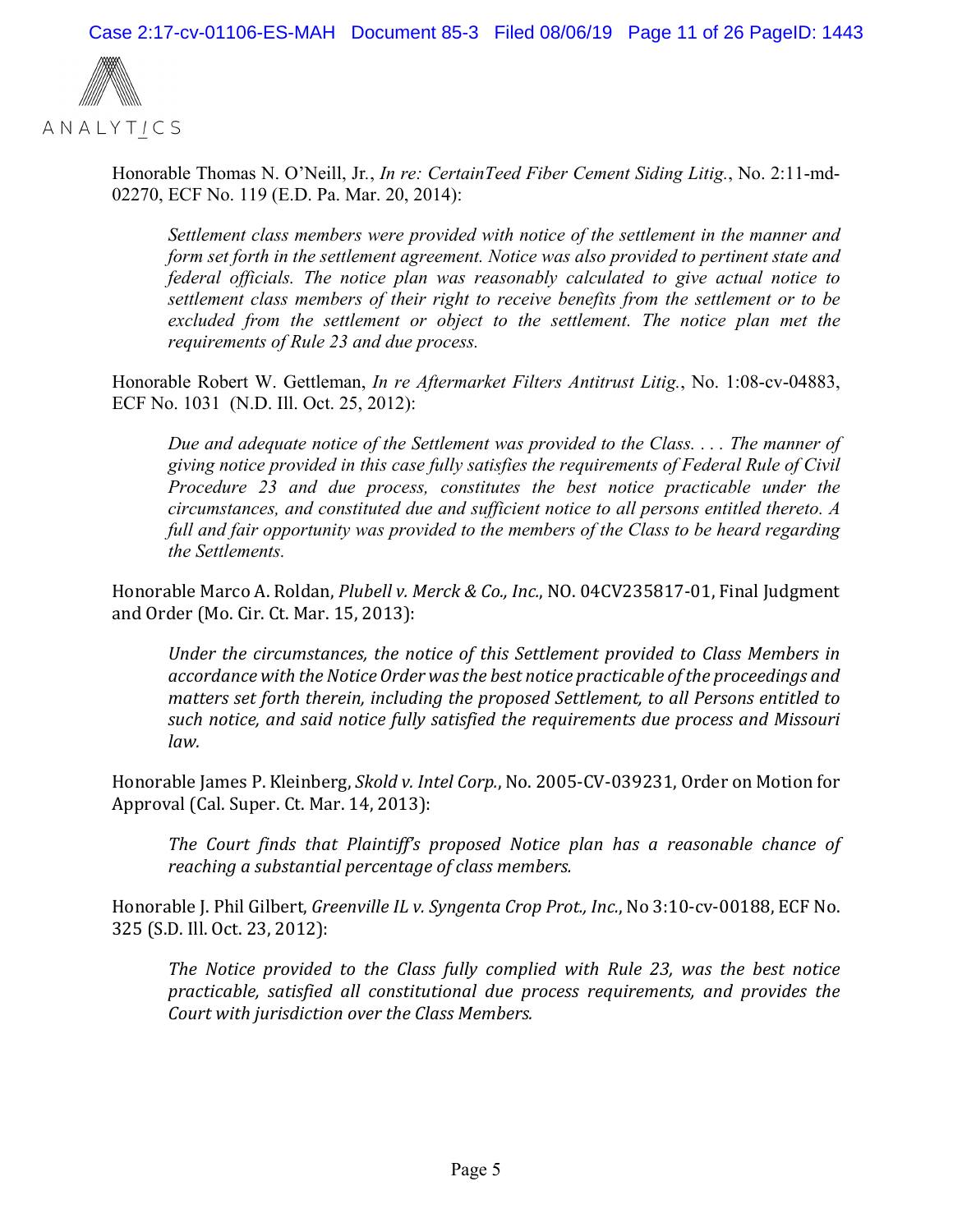## Case 2:17-cv-01106-ES-MAH Document 85-3 Filed 08/06/19 Page 12 of 26 PageID: 1444



Analytics Consulting LLC Partial List of Legal Notice and Class Action Consulting Experience

| <b>Practice Area</b> | <b>Engagement</b>                                                                 | <b>Citation</b>                                 |
|----------------------|-----------------------------------------------------------------------------------|-------------------------------------------------|
| Antitrust            | All Star Carts and Vehicles, Inc., et al. v. BFI Canada Income Fund, et al.       | 08-CV-1816 (E.D.N.Y.)                           |
|                      | In Re: Aftermarket Filters Antitrust Litigation                                   | No. 1:08-cv-4883, MDL No. 1957 (N.D. III.)      |
|                      | In Re: Aluminum Phosphide Antitrust Litigation                                    | Case No. 93-cv-2452 (D. Kan.)                   |
|                      | In Re: Beef Antitrust Litigation                                                  | MDL No. 248 (N.D. Tex.)                         |
|                      | In Re: Bromine Antitrust Litigation                                               | MDL No. 1310 (S.D. Ind.)                        |
|                      | In Re: Corrugated Container Antitrust Litigation                                  | MDL. No 310 (S.D. Tex.)                         |
|                      | In Re: Industrial Silicon Antitrust Litigation                                    | Case No. 95-cv-2104 (W.D. Pa.)                  |
|                      | In Re: Multidistrict Civil Antitrust Actions Involving Antibiotic Drugs           | MDL No. 10 (S.D.N.Y.)                           |
|                      | In Re: Workers Compensation Insurance Antitrust Litigation                        | Case No. 4:85-cv-1166 (D. Minn.)                |
|                      | Red Eagle Resources Corporation, Inc., et al. v. Baker Hughes Inc., et al.        | Case No. 91-cv-627 (S.D. Tex.)                  |
|                      | Rob'n I, Inc., et al. v. Uniform Code Counsel, Inc.                               | Case No. 03-cv-203796-1 (Spokane County, Wash.) |
|                      | Sarah F. Hall d/b/a Travel Specialist, et al. v. United Airlines, Inc., et al.,   | Case No. 7:00-cv-123-BR(1) (E.D. S.C.)          |
| Asset Forfeiture     | U.S. v. \$1,802,651.56 in Funds Seized from e-Bullion, et al. ("Goldfinger")      | No. CV 09-1731 (C.D. Cal.)                      |
|                      | U.S. v. \$1,802,651.56 in Funds Seized from e-Bullion, et al. ("Kum Ventures")    | No. CV 09-1731 (C.D. Cal.)                      |
|                      | U.S. v. David Merrick                                                             | 6:10-cr-109-Orl-35DAB                           |
|                      | U.S. v. Sixty-Four 68.5 lbs (Approx.) Silver Bars, et al.                         | (E.D. Fla)                                      |
|                      | United States of America v. \$1,802,651.56 in Funds Seized from E-Bullion, et al. | Case No. 09-cv-01731 (C.D. Cal.)                |
|                      | United States of America v. Alfredo Susi, et al.                                  | 3:07-cr-119 (W.D.N.Y.)                          |
|                      | United States of America v. David Merrick                                         | 6:10-cr-109-Orl-35DAB                           |
|                      | United States of America v. Elite Designs, Inc.                                   | Case No. 05-cv-058 (D.R.I.)                     |
|                      | United States of America v. Evolution Marketing Group                             | Case No. 6:09-cv-1852 (S.D. Fla.)               |
|                      | United States of America v. George David Gordon                                   | Case No. 4:09-cr-00013-JHP-1 (N.D. Okla.)       |
|                      | United States of America v. Regenesis Marketing Corporation                       | No. C09-1770RSM (W.D. Wash.)                    |
|                      | United States of America v. Sixty-Four 68.5 lbs (Approx.) Silver Bars, et al.     | (E.D. FL)                                       |
|                      | United States of America v. Zev Saltsman                                          | Case No. 04-cv-641 (E.D.N.Y.)                   |
| <b>Business</b>      | American Golf Schools, LLC, et al. v. EFS National Bank, et al.                   | Case No. 00-cv-005208 (D. Tenn.)                |
|                      | AVR, Inc. and Amidon Graphics v. Churchill Truck Lines                            | Case No. 4:96-cv-401 (D. Minn.)                 |
|                      | Buchanan v. Discovery Health Records Solutions                                    | Case No. 13-015968-CA 25 (Miami Dade County)    |
|                      | Do Right's Plant Growers, et al. v. RSM EquiCo, Inc., et al.                      | Case No. 06-CC-00137 (Orange County, Cal.)      |
|                      | F.T.C. v. Ameritel Payphone Distributors                                          | Case No. 00-cv-514 (S.D. Fla.)                  |
|                      | F.T.C. v. Cephalon                                                                | Case No. 08-cv-2141 (E.D. Pa.)                  |
|                      | F.T.C. v. Datacom Marketing, Inc.                                                 | Case No. 06-cv-2574 (N.D. III.)                 |
|                      | F.T.C. v. Davison & Associates, Inc.                                              | Case No. 97-cv-01278 (W.D. Pa.)                 |
|                      | F.T.C. v. Fidelity ATM, Inc.                                                      | Case No. 06-cv-81101 (S.D. Fla.)                |
|                      | F.T.C. v. Financial Resources Unlimited, Inc.                                     | Case No. 03-cv-8864 (N.D. Ill.)                 |
|                      | F.T.C. v. First American Payment Processing Inc.                                  | Case No. 04-cv-0074 (D. Ariz.)                  |
|                      | F.T.C. v. Group C Marketing, Inc.                                                 | Case No. 06-cv-6019 (C.D. Cal.)                 |
|                      | F.T.C. v. Jordan Ashley, Inc.                                                     | Case No. 09-cv-23507 (S.D. Fla.)                |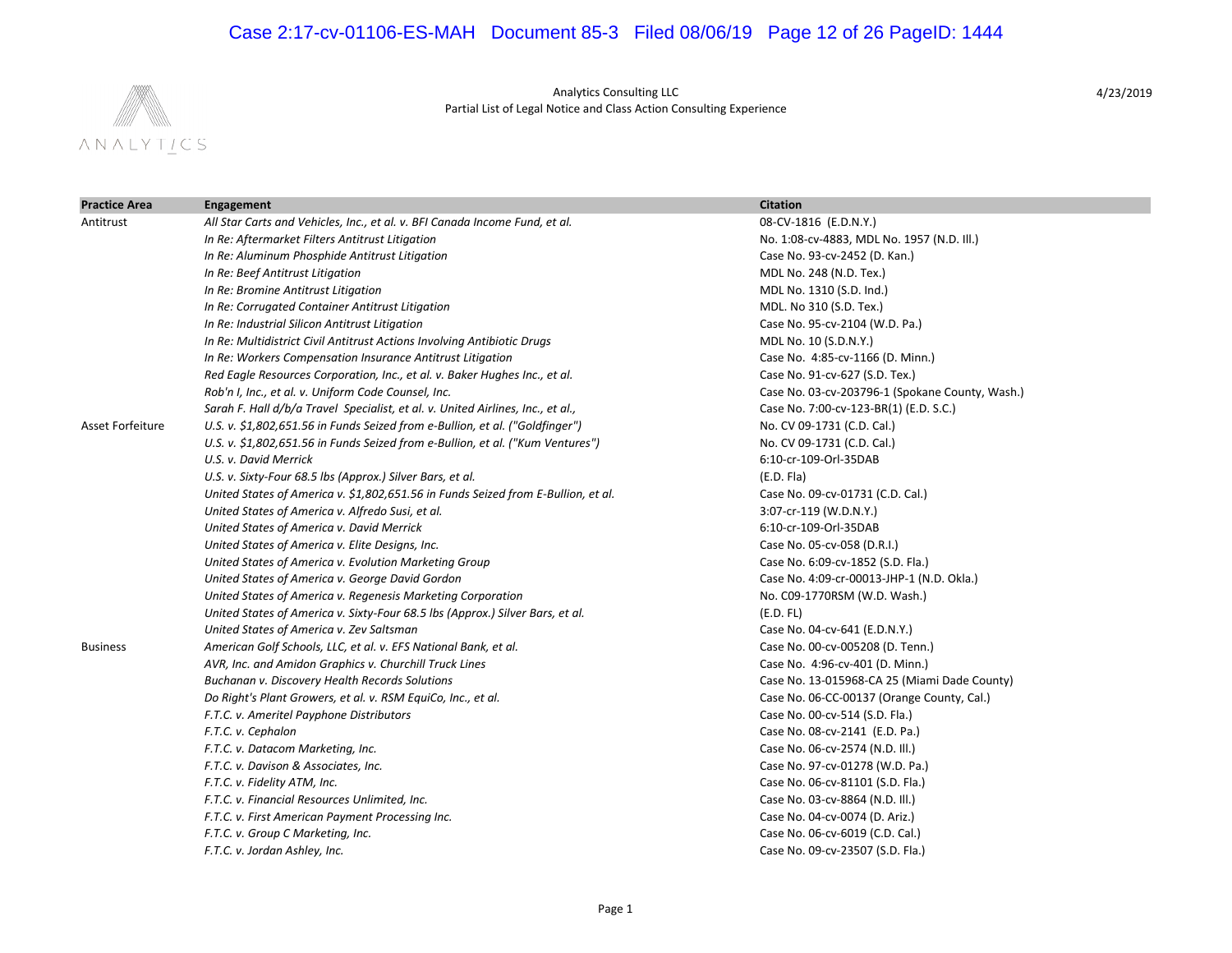## Case 2:17-cv-01106-ES-MAH Document 85-3 Filed 08/06/19 Page 13 of 26 PageID: 1445



Analytics Consulting LLC Partial List of Legal Notice and Class Action Consulting Experience

| <b>Practice Area</b> | Engagement                                                                         | <b>Citation</b>                                |
|----------------------|------------------------------------------------------------------------------------|------------------------------------------------|
|                      | F.T.C. v. Medical Billers Network, Inc.                                            | Case No. 05-cv-2014 (S.D.N.Y.)                 |
|                      | F.T.C. v. Minuteman Press Int'l                                                    | Case No. 93-cv-2496 (E.D.N.Y.)                 |
|                      | F.T.C. v. Netfran Development Corp                                                 | Case No. 05-cv-22223 (S.D. Fla.)               |
|                      | F.T.C. v. USA Beverages, Inc.                                                      | Case No. 05-cv-61682 (S.D. Fla.)               |
|                      | Garcia, et al. v. Allergan, Inc.                                                   | 11-CV-9811 (C.D. Cal.)                         |
|                      | In Re Google AdWords Litigation                                                    | No. 5:08-cv-03369-EJD (N.D. Cal.)              |
|                      | In re Syngenta Ag Mir 162 Corn Litigation                                          | Case No 2:14-md-2591-JWL-JPO (D. Kan.)         |
|                      | Law Offices of Henry E. Gare, P.A., et al. v. Healthport Technologies, LLC         | No. 16-2011-CA-010202 (Duval County, FL)       |
|                      | Melby et al. v. America's MHT, Inc., et al.                                        | Case No. 3:17-CV-155-M (N.D. Texas)            |
|                      | Number Queen, Ltd. et al. v. Redgear Technologies, Inc. et al.                     | Case No. 14-0064 (W.D. Mo.)                    |
|                      | Physicians of Winter Haven LLC v. STERIS Corp.                                     | Case No. 1:10-cv-00264 (N.D. Ohio)             |
|                      | Sue Ramirez et al. v. Smart Professional Photocopy Corporation                     | No. 01-L-385 (Peoria County, IL)               |
|                      | Todd Tompkins, Doug Daug and Timothy Nelson v. BASF Corporation, et al.            | Case No. 96-cv-59 (D.N.D.)                     |
|                      | Waxler Transportation Company, Inc. v. Trinity Marine Products, Inc., et al.       | Case No. 08-cv-01363 (E.D. La.)                |
| Civil Rights         | Bentley v. Sheriff of Essex County                                                 | Case No. 11-01907 (Essex County, MA)           |
|                      | Cazenave, et al. v. Sheriff Charles C. Foti, Jr., et al.                           | Case No. 00-cv-1246 (E.D. La.)                 |
|                      | Garcia, et al v. Metro Gang Strike Force, et al.                                   | Case No. 09-cv-01996 (D. Minn.)                |
|                      | Gregory Garvey, Sr., et al. v. Frederick B. MacDonald & Forbes Byron               | 3:07-cv-30049 (S.D. Mass.)                     |
|                      | McCain, et al. v. Bloomberg, et al.                                                | Case No. 41023/83 (New York)                   |
|                      | Nancy Zamarron, et al. v. City of Siloam Springs, et al.                           | Case No. 08-cv-5166 (W.D. Ark.)                |
|                      | Nathan Tyler, et al. v. Suffolk County, et al.                                     | Case No. 1:06-cv-11354 (S.D. Mass.)            |
|                      | Nilsen v. York County                                                              | Case No. 02-cv-212 (D. Me.)                    |
|                      | Richard S. Souza et al. v. Sheriff Thomas M. Hodgson                               | 2002-0870 BRCV (Superior Ct., Mass.)           |
|                      | Travis Brecher, et al. v. St. Croix County, Wisconsin, et al.                      | Case No. 02-cv-0450-C (W.D. Wisc.)             |
| Consumer             | Adam Berkson, et al. v. Gogo LLC and Gogo Inc.,                                    | Case No. 1:14-cv-01199-JBW-LB (S.D.N.Y.)       |
|                      | Andrew J. Hudak, et al. v. United Companies Lending Corporation                    | Case No. 334659 (Cuyahoga County, Ohio)        |
|                      | Angela Doss, et al. v. Glenn Daniels Corporation                                   | Case No. 02-cv-0787 (E.D. Ill.)                |
|                      | Angell v. Skechers Canada                                                          | 8562-12 (Montreal, Quebec)                     |
|                      | Anthony Talalai, et al. v. Cooper Tire & Rubber Company                            | Case No. L-008830-00-MT (Middlesex County, NJ) |
|                      | Arnett v. Bank of America, N.A.                                                    | No. 3:11-CV-01372-SI (D. OR)                   |
|                      | Ballard, et al. v. A A Check Cashiers, Inc., et al.                                | Case No. 01-cv-351 (Washingotn County, Ark.)   |
|                      | Belinda Peterson, et al. v. H & R Block Tax Services, Inc.                         | Case No. 95-CH-2389 (Cook County, Ill.)        |
|                      | Boland v. Consolidated Multiple Listing Service, Inc.                              | Case No. 3:19-cv-01335-SB (D.S.C.)             |
|                      | Braulio M. Cuesta, et al. v. Ford Motor Company, Inc., and Williams Controls, Inc. | CIV-06-61-S (E.D. Okla.)                       |
|                      | Caprarola, et al. v. Helxberg Diamond Shops, Inc.                                  | Case No. 13-06493 (N.D. III.)                  |
|                      | Carideo et al. v. Dell, Inc.                                                       | Case No. 06-cv-1772 (W.D. Wash.)               |
|                      | Carnegie v. Household International, Inc.                                          | No. 98-C-2178 (N.D. III.)                      |
|                      | Clair Loewy v. Live Nation Worldwide Inc.                                          | Case No. 11-cv-04872 (N.D. III.)               |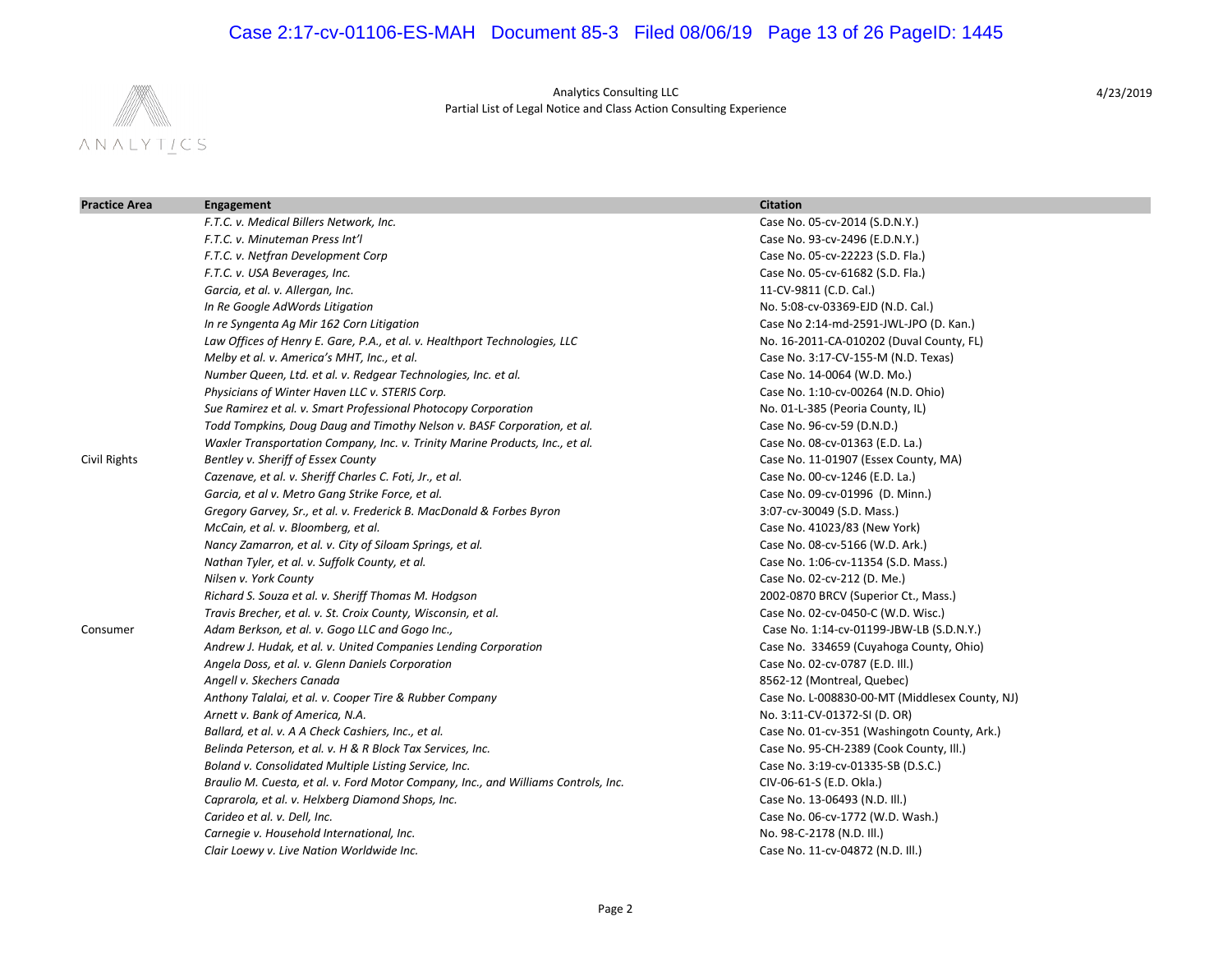## Case 2:17-cv-01106-ES-MAH Document 85-3 Filed 08/06/19 Page 14 of 26 PageID: 1446



Analytics Consulting LLC Partial List of Legal Notice and Class Action Consulting Experience

| <b>Practice Area</b> | <b>Engagement</b>                                                               | <b>Citation</b>                                          |
|----------------------|---------------------------------------------------------------------------------|----------------------------------------------------------|
|                      | Clements, et al. v. JPMorgan Chase Bank, N.A., et al.                           | No. 3:12-cv-02179-JCS (N.D. Cal.)                        |
|                      | Conradie v. Caliber Home Loans                                                  | Case No. 4:14-cv-00430 (S.D. lowa)                       |
|                      | Consumer Financial Protection Bureau v. Corinthian Colleges, Inc.               | Case No. 1:14-cv-07194 (N.D. III.)                       |
|                      | <b>Consumer Financial Protection Bureau v. Park View Law</b>                    | Case No. 2:17-cv-04721 (N.D. Cal.)                       |
|                      | Consumer Financial Protection Bureau v. Prime Credit, L.L.C., et al.            | Case No. 2:17-cv-04720 (N.D. Cal.)                       |
|                      | Consumer Financial Protection Bureau v. Prime Marketing Holdings                | Case No. 2:16-cv-07111 (C.D. Cal.)                       |
|                      | Consumer Financial Protection Bureau v. Prime Marketing Holdings                | 1:15-cv-23070-MGC (S.D. Fl)                              |
|                      | Consumer Financial Protection Bureau v. Security National Automotive Acceptance | Civil Action No. 1:15-cv-401 (S.D. Ohio)                 |
|                      | Covey, et al. v. American Safety Council, Inc.                                  | 2010-CA-009781-0 (Orange County, FL)                     |
|                      | Cummins, et al. v. H&R Block, et al.                                            | Case No. 03-C-134 (Kanawha County, W.V.)                 |
|                      | David and Laurie Seeger, et al. v. Global Fitness Holdings, LLC                 | No. 09-CI-3094, (Boone Circuit Court, Boone County, Ky.) |
|                      | Don C. Lundell, et al. v. Dell, Inc.                                            | Case No. 05-cv-03970 (N.D. Cal.)                         |
|                      | Duffy v. Security Pacific Autmotive Financial Services Corp., et al.            | Case No. 3:93-cv-00729 (S.D. Cal.)                       |
|                      | Edward Hawley, et al. v. American Pioneer Title Insurance Company               | No. CA CE 03-016234 (Broward County, Fla.)               |
|                      | Evans, et al. v. Linden Research, Inc., et al.                                  | Case No. 4:11-cv-1078-DMR (N.D. Cal.)                    |
|                      | F.T.C. and The People of the State of New York v. UrbanQ                        | Case No. 03-cv-33147 (E.D.N.Y.)                          |
|                      | F.T.C. v. 1st Beneficial Credit Services LLC                                    | Case No. 02-cv-1591 (N.D. Ohio)                          |
|                      | F.T.C. v. 9094-5114 Quebec, Inc.                                                | Case No. 03-cv-7486 (N.D. III.)                          |
|                      | F.T.C. v. Ace Group, Inc.                                                       | Case No. 08-cv-61686 (S.D. Fla.)                         |
|                      | F.T.C. v. Affordable Media LLC                                                  | Case No. 98-cv-669 (D. Nev.)                             |
|                      | F.T.C. v. AmeraPress, Inc.                                                      | Case No. 98-cv-0143 (N.D. Tex.)                          |
|                      | F.T.C. v. American Bartending Institute, Inc., et al.                           | Case No. 05-cv-5261 (C.D. Cal.)                          |
|                      | F.T.C. v. American International Travel Services Inc.                           | Case No. 99-cv-6943 (S.D. Fla.)                          |
|                      | F.T.C. v. Asset & Capital Management Group                                      | Case No. 8:13-cv-1107 (C.D. Cal.)                        |
|                      | F.T.C. v. Bigsmart.com, L.L.C., et al.                                          | Case No. 01-cv-466 (D. Ariz.)                            |
|                      | F.T.C. v. Broadway Global Master Inc                                            | Case No. 2-cv-00855 (E.D. Cal.)                          |
|                      | F.T.C. v. Call Center Express Corp.                                             | Case No. 04-cv-22289 (S.D. Fla.)                         |
|                      | F.T.C. v. Capital Acquistions and Management Corp.                              | Case No. 04-cv-50147 (N.D. III.)                         |
|                      | F.T.C. v. Capital City Mortgage Corp.                                           | Case No. 98-cv-00237 (D.D.C.)                            |
|                      | F.T.C. v. Centro Natural Corp                                                   | Case No. 14:23879 (S.D. Fla.)                            |
|                      | F.T.C. v. Certified Merchant Services, Ltd., et al.                             | Case No. 4:02-cv-44 (E.D. Tex.)                          |
|                      | F.T.C. v. Check Inforcement                                                     | Case No. 03-cv-2115 (D.N.J.)                             |
|                      | F.T.C. v. Chierico et al.                                                       | Case No. 96-cv-1754 (S.D. Fla.)                          |
|                      | F.T.C. v. Clickformail.com, Inc.                                                | Case No. 03-cv-3033 (N.D. Ill.)                          |
|                      | F.T.C. v. Consumer Credit Services                                              | Case No. 96-cv-1990 (S.D. N.Y.)                          |
|                      | F.T.C. v. Consumer Direct Enterprises, LLC.                                     | Case No. 07-cv-479 (D. Nev.)                             |
|                      | F.T.C. v. Debt Management Foundation Services, Inc.                             | Case No. 04-cv-1674 (M.D. Fla.)                          |
|                      | F.T.C. v. Delaware Solutions                                                    | Case No. 1:15-cv-00875-RJA (W.D.N.Y)                     |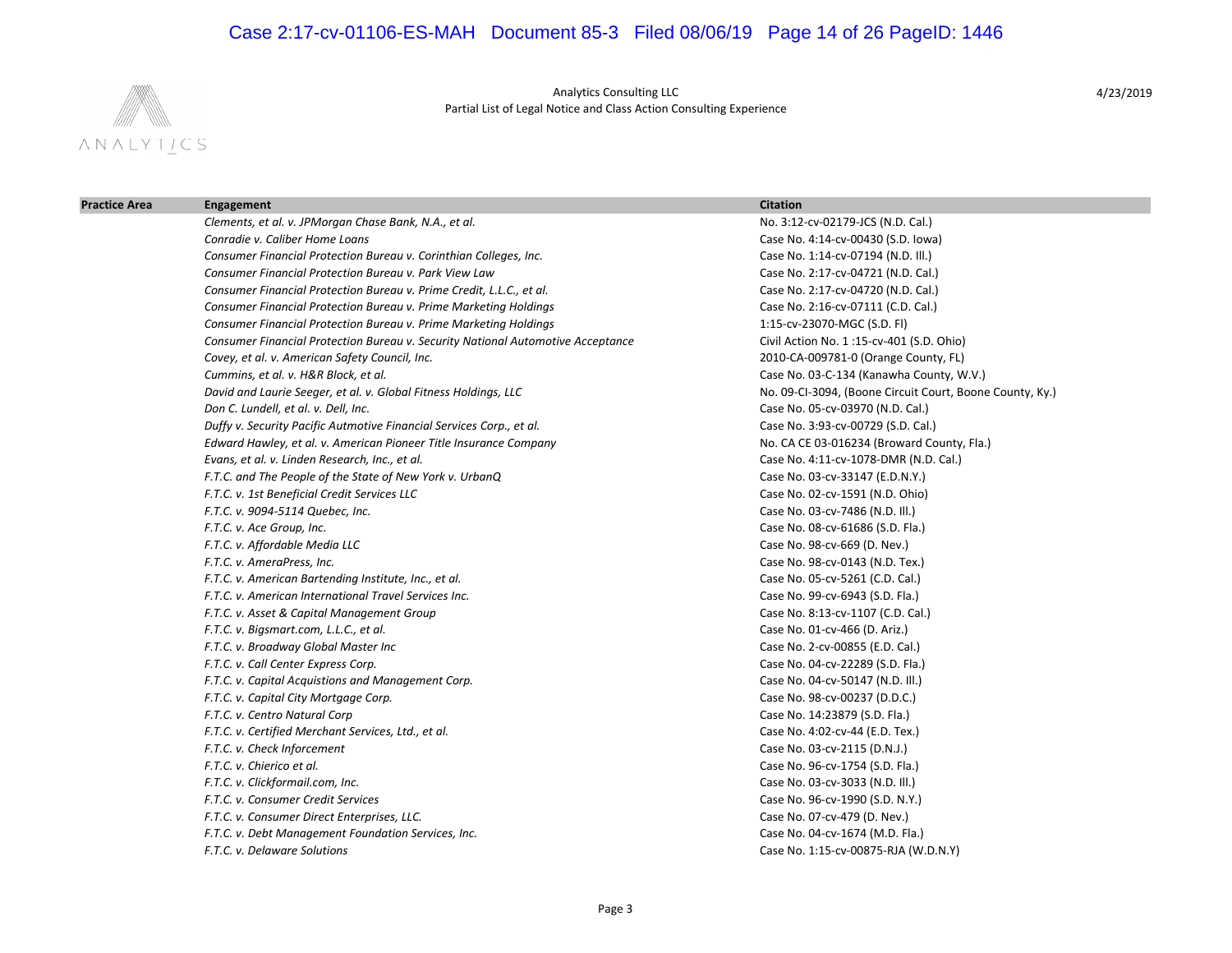## Case 2:17-cv-01106-ES-MAH Document 85-3 Filed 08/06/19 Page 15 of 26 PageID: 1447



Analytics Consulting LLC Partial List of Legal Notice and Class Action Consulting Experience

| <b>Practice Area</b> | Engagement                                                                   | <b>Citation</b>                        |  |
|----------------------|------------------------------------------------------------------------------|----------------------------------------|--|
|                      | F.T.C. v. DeVry Education Group Inc.                                         | Case No. 2:16-cv-579 (C.D. Cal.)       |  |
|                      | F.T.C. v. Digital Enterprises, Inc.                                          | Case No. 06-cv-4923 (C.D. Cal.)        |  |
|                      | F.T.C. v. Dillon Sherif                                                      | Case No. 02-cv-00294 (W.D. Wash.)      |  |
|                      | F.T.C. v. Discovery Rental, Inc., et al.                                     | Case No: 6:00-cv-1057 (M.D. of Fla.)   |  |
|                      | F.T.C. v. EdebitPay, LLC.                                                    | Case No. 07-cv-4880 (C.D. Cal.)        |  |
|                      | F.T.C. v. Electronic Financial Group, Inc.                                   | Case No. 03-cv-211 (W.D. Tex.)         |  |
|                      | F.T.C. v. Eureka Solutions                                                   | Case No. 97-cv-1280 (W.D. Pa.)         |  |
|                      | F.T.C. v. Federal Data Services, Inc., et al.                                | Case No. 00-cv-6462 (S.D. Fla.)        |  |
|                      | F.T.C. v. Financial Advisors & Associates, Inc.                              | Case No. 08-cv-00907 (M.D. Fla.)       |  |
|                      | F.T.C. v. First Alliance Mortgage Co.                                        | Case No. 00-cv-964 (C.D. Cal.)         |  |
|                      | F.T.C. v. First Capital Consumer Membership Services Inc., et al.            | Case No. 1:00-cv-00905 (W.D.N.Y.)      |  |
|                      | F.T.C. v. First Capital Consumers Group, et al.                              | Case No. 02-cv-7456 (N.D. Ill.)        |  |
|                      | F.T.C. v. Franklin Credit Services, Inc.                                     | Case No. 98-cv-7375 (S.D. Fla.)        |  |
|                      | F.T.C. v. Global Web Solutions, Inc., d/b/a USA Immigration Services, et al. | Case No. 03-cv-023031 (D. D.C.)        |  |
|                      | F.T.C. v. Granite Mortgage, LLC                                              | Case No. 99-cv-289 (E.D. Ky.)          |  |
|                      | F.T.C. v. Herbalife International of America                                 | Case No. 2:16-cv-05217 (C.D. Cal.)     |  |
|                      | F.T.C. v. ICR Services, Inc.                                                 | Case No. 03-cv-5532 (N.D. Ill.)        |  |
|                      | F.T.C. v. iMall, Inc. et al.                                                 | Case No. 99-cv-03650 (C.D. Cal.)       |  |
|                      | F.T.C. v. Inbound Call Experts, LLC                                          | Case No. 9:14-cv-81395-KAM (S.D. Fla.) |  |
|                      | F.T.C. v. Information Management Forum, Inc.                                 | Case No. 2-cv-00986 (M.D. Fla.)        |  |
|                      | F.T.C. v. Ira Smolev, et al.                                                 | Case No. 01-cv-8922 (S.D. Fla.)        |  |
|                      | F.T.C. v. Jeffrey L. Landers                                                 | Case No. 00-cv-1582 (N.D. Ga.)         |  |
|                      | F.T.C. v. Jewelway International, Inc.                                       | Case No. 97-cv-383 (D. Ariz.)          |  |
|                      | F.T.C. v. Kevin Trudeau                                                      | Case No. 98-cv-0168 (N.D. III.)        |  |
|                      | F.T.C. v. Komaco International, Inc., et al.                                 | Case No. 02-cv-04566 (C.D. Cal.)       |  |
|                      | F.T.C. v. LAP Financial Services, Inc.                                       | Case No. 3:99-cv-496 (W.D. Ky.)        |  |
|                      | F.T.C. v. Lumos Labs, Inc.                                                   | Case No. 3:16-cv-00001 (N.D. Cal.)     |  |
|                      | F.T.C. v. Marketing & Vending, Inc. Concepts, L.L.C., et al.                 | Case No. 00-cv-1131 (S.D.N.Y.)         |  |
|                      | F.T.C. v. Mercantile Mortgage                                                | Case No. 02-cv-5078 (N.D. Ill.)        |  |
|                      | F.T.C. v. Merchant Services Direct, LLC                                      | Case No. 2:13-cv-00279 (E. D. Wa.)     |  |
|                      | F.T.C. v. Meridian Capital Management                                        | Case No. 96-cv-63 (D. Nev.)            |  |
|                      | F.T.C. v. NAGG Secured Investments                                           | Case No. 00-cv-02080 (W.D. Wash.)      |  |
|                      | F.T.C. v. National Consumer Counsil, Inc., et al.                            | Case No. 04-cv-0474 (C.D. Cal.)        |  |
|                      | F.T.C. v. National Credit Management Group                                   | Case No. 98-cv-936 (D.N.J.)            |  |
|                      | F.T.C. v. National Supply & Data Distribution Services                       | Case No. 99-cv-128-28 (C.D. Cal.)      |  |
|                      | F.T.C. v. Nationwide Information Services, Inc.                              | Case No. 00-cv-06505 (C.D. Cal.)       |  |
|                      | F.T.C. v. NBTY, Inc.                                                         | No. 05-4793 (E.D.N.Y.)                 |  |
|                      | F.T.C. v. NetSpend                                                           | Case No. 1:16-cv-04203-AT (N.D. Ga.)   |  |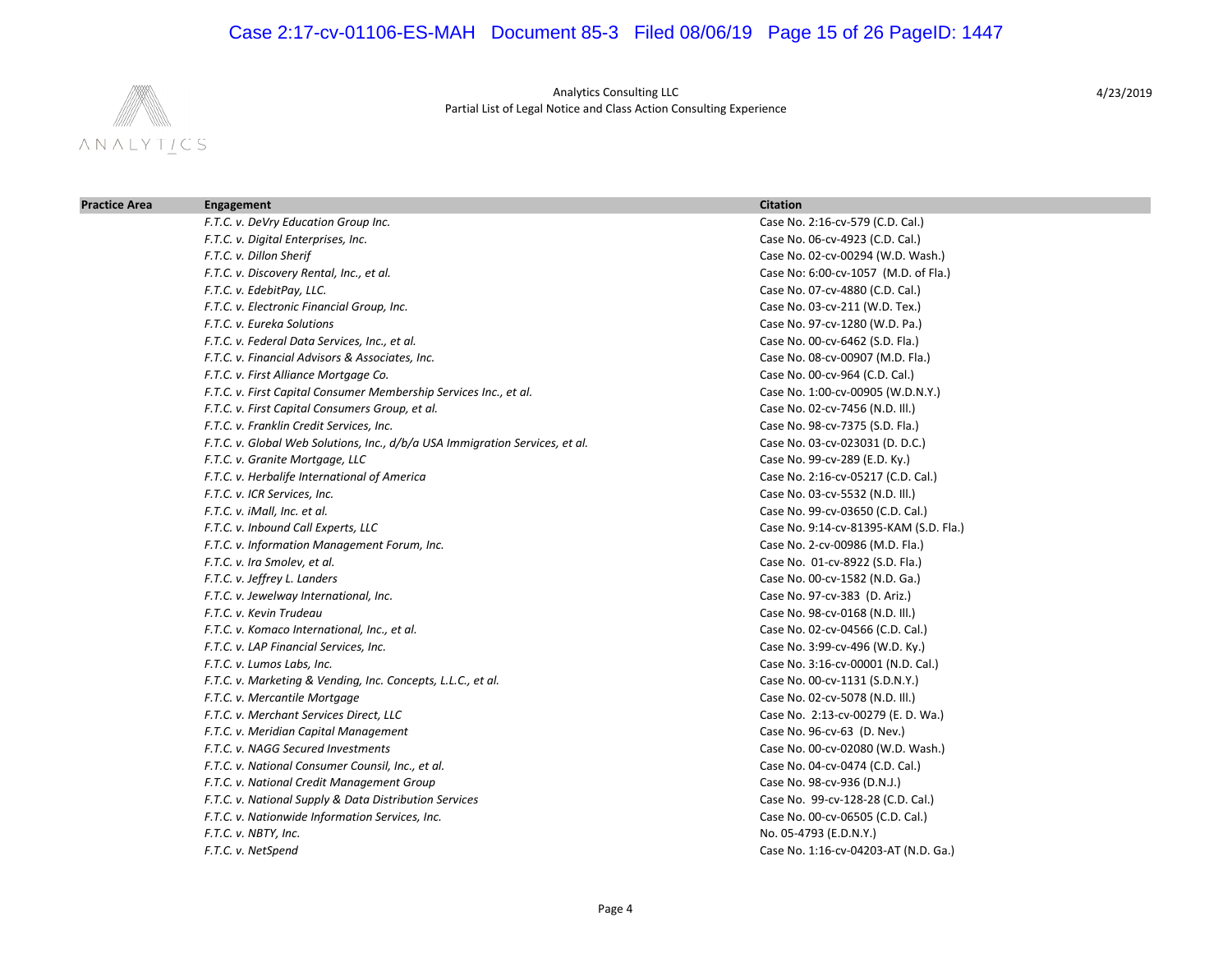## Case 2:17-cv-01106-ES-MAH Document 85-3 Filed 08/06/19 Page 16 of 26 PageID: 1448



Analytics Consulting LLC Partial List of Legal Notice and Class Action Consulting Experience

| <b>Practice Area</b> | Engagement                                                                     | <b>Citation</b>                                             |
|----------------------|--------------------------------------------------------------------------------|-------------------------------------------------------------|
|                      | F.T.C. v. NutriMost LLC                                                        | Case No. 2:17-cv-00509-NBF (W.D. Pa.)                       |
|                      | F.T.C. v. One Technologies, LP                                                 | Case No. 3:14-cv-05066 (N.D. Cal.)                          |
|                      | F.T.C. v. Oro Marketing                                                        | Case No. 2:13-CV-08843 (C.D. Cal.)                          |
|                      | F.T.C. v. Pace Corporation                                                     | Case No. 94-cv-3625 (N.D. Ill.)                             |
|                      | F.T.C. v. Paradise Palms Vacation Club                                         | Case No. 81-1160D (W.D. Wash.)                              |
|                      | F.T.C. v. Patrick Cella, et al.                                                | Case No. 03-cv-3202 (C.D. Cal.)                             |
|                      | F.T.C. v. Platinum Universal, LLC                                              | Case No. 03-cv-61987 (S. D. Fla.)                           |
|                      | F.T.C. v. Raymond Urso                                                         | Case No. 97-cv-2680 (S.D. Fla.)                             |
|                      | F.T.C. v. Rincon Management Services, LLC                                      | Case No. 5:11-cv-01623-VAP-SP (C.D. Cal.)                   |
|                      | F.T.C. v. Robert S. Dolgin                                                     | Case No. 97-cv-0833 (N.D. Cal.)                             |
|                      | F.T.C. v. Southern Maintenance Supplies                                        | Case No. 99-cv-0975 (N.D. Ill.)                             |
|                      | F.T.C. v. Star Publishing Group, Inc.                                          | Case No. 00-cv-023D (D. Wy.)                                |
|                      | F.T.C. v. Stratford Career Institute                                           | Case No. 1:16-cv-00371 (N.D. Ohio)                          |
|                      | F.T.C. v. Stuffingforcash.com Corp.                                            | Case No. 02-cv-5022 (N.D. Ill.)                             |
|                      | F.T.C. v. Target Vending Systems, L.L.C., et al.                               | Case No. 00-cv-0955 (S.D.N.Y.)                              |
|                      | F.T.C. v. The College Advantage, Inc.                                          | Case No. 03-cv-179 (E.D. Tex.)                              |
|                      | F.T.C. v. The Crescent Publishing Group, Inc., et al.                          | Case No. 00-cv-6315 (S.D.N.Y.)                              |
|                      | F.T.C. v. The Tax Club                                                         | Case No. 13-cv-210 (JMF) (S.D.N.Y.)                         |
|                      | F.T.C. v. The Tungsten Group, Inc.                                             | Case No. 01-cv-773 (E.D. Va.)                               |
|                      | F.T.C. v. Think Achievement Corp.                                              | Case No. 2:98-cv-12 (N.D. Ind.)                             |
|                      | F.T.C. v. Think All Publishing                                                 | Case No. 07-cv-11 (E.D. Tex.)                               |
|                      | F.T.C. v. Tracfone                                                             | Case No. 3:15-cv-00392 (N.D. Cal.)                          |
|                      | F.T.C. v. Trustsoft, Inc.                                                      | Case No. 05-cv-1905 (S.D. Tex.)                             |
|                      | F.T.C. v. Unicyber Gilboard, Inc.                                              | Case No. 04-cv-1569 (C.D. Cal.)                             |
|                      | F.T.C. v. US Grant Resources, LLC.                                             | Case No. 04-cv-0596 (E.D. La.)                              |
|                      | F.T.C. v. Verity International, Ltd., et al.                                   | Case No. 00-cv-7422-LAK (S.D.N.Y.)                          |
|                      | F.T.C. v. Wellquest International, Inc.                                        | Case No. 2:03-cv-05002 (C.D. Cal.)                          |
|                      | F.T.C. v. Wolf Group                                                           | Case No. 94-cv-8119 (S.D. Fla.)                             |
|                      | Fernando N. Lopez and Mallory Lopez, et al. v. City Of Weston                  | Case No. 99-8958 CACE 07 (FL 17th Jud Dist)                 |
|                      | Fiori, et al. v. Dell Inc., et al.                                             | Case No. 09-cv-01518 (N.D. Cal.)                            |
|                      | FMS, Inc. v. Dell, Inc. et al.,                                                | Case No. 03-2-23781-7SEA (King County, Wash.)               |
|                      | Galatis, et al. v. Psak, Graziano Piasecki & Whitelaw, et. al.                 | No. L-005900-04 (Middlesex County, NJ)                      |
|                      | Garcia v. Allergan                                                             | 11-cv-9811 (C.D. Cal.)                                      |
|                      | Grabowski v. Skechers U.S.A., Inc.                                             | No. 3:12-cv-00204 (W.D. Ky.)                                |
|                      | Greg Benney, et al. v. Sprint International Communications Corp. et al.        | Case No. 02-cv-1422 (Wyandotte County, KS)                  |
|                      | Griffin v. Dell Canada Inc                                                     | Case No. 07-cv-325223D2 (Ontario, Superio Court of Justice) |
|                      | Haas and Shahbazi vs. Navient Solutions and Navient Credit Finance Corporation | Case No. 15-35586 (DRJ) (S.D. Texas)                        |
|                      | Harris, et al. v. Roto-Rooter Services Company                                 | Case No. 00-L-525 (Madison County, IL)                      |
|                      |                                                                                |                                                             |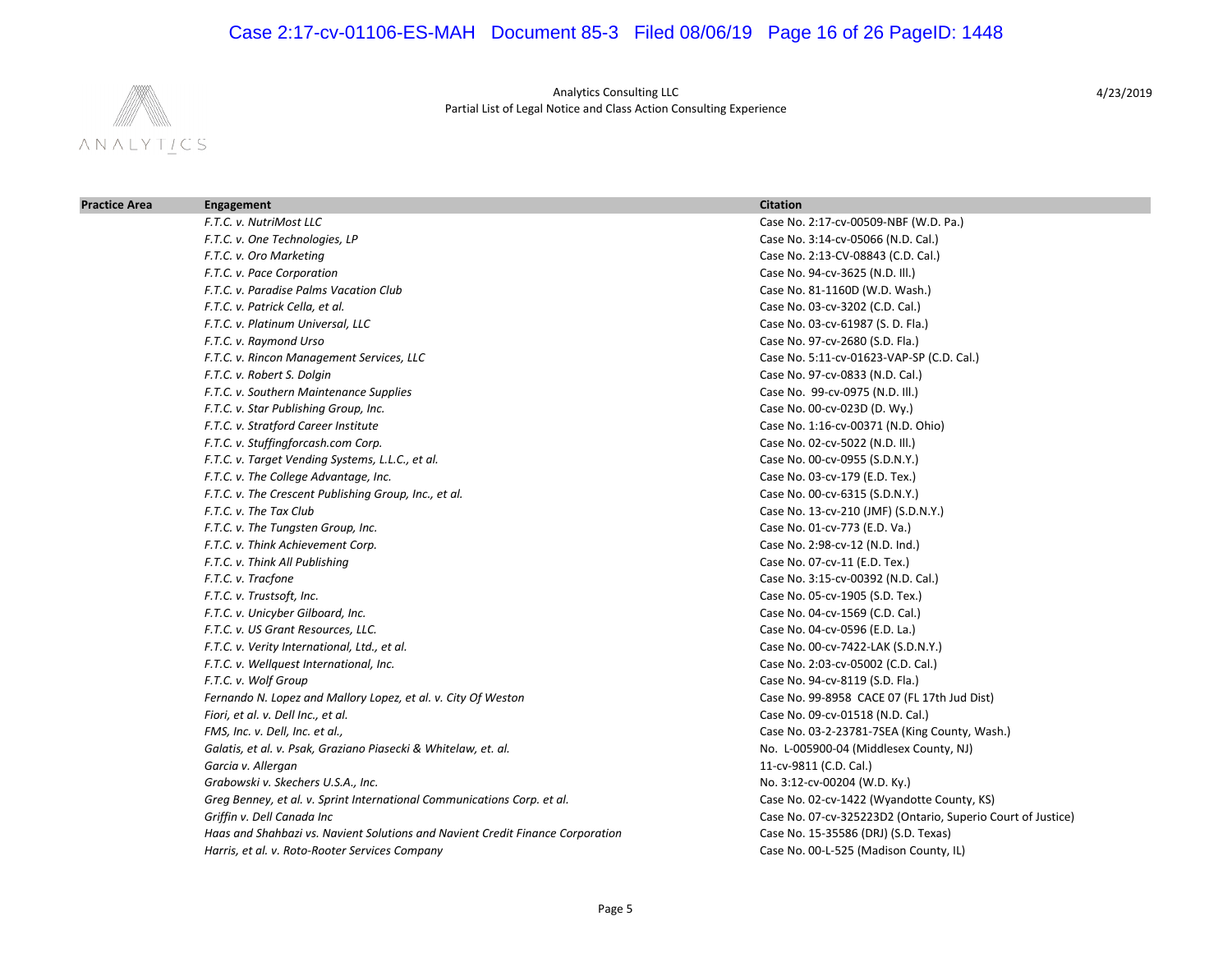## Case 2:17-cv-01106-ES-MAH Document 85-3 Filed 08/06/19 Page 17 of 26 PageID: 1449



Analytics Consulting LLC Partial List of Legal Notice and Class Action Consulting Experience

| <b>Practice Area</b> | Engagement                                                                       | <b>Citation</b>                                       |  |
|----------------------|----------------------------------------------------------------------------------|-------------------------------------------------------|--|
|                      | Harrison, et al. v. Pacific Bay Properties                                       | No. BC285320 (Los Angeles County, CA)                 |  |
|                      | Henderson, et al. V. Volvo Cars of North America, LLC, et al.                    | 09-04146 (D.N.J.)                                     |  |
|                      | In re H&R Block IRS Form 8863 Litigation                                         | Case No. 4:13-MD-02474-FJG. (W.D. MO)                 |  |
|                      | In Re: Bancomer Transfer Services Mexico Money Transfer Litigation               | BC238061, BC239611(Los Angeles County, CA)            |  |
|                      | In Re: Certainteed Fiber Cement Siding Litigation                                | MDL 2270 (E.D. PA)                                    |  |
|                      | In Re: H&R Block Express IRA Marketing Litigation                                | Case No. 06-md-01786 (W.D. Mo.)                       |  |
|                      | In Re: High Carbon Concrete Litigation                                           | Case No. 97-cv-20657 (D. Minn.)                       |  |
|                      | In Re: High Sulfur Content Gasoline Products Liability Litigation                | MDL No. 1632 (E.D. La.)                               |  |
|                      | In Re: Ria Telecommunications and Afex Mexico Money Transfer Litigation          | Case No. 99-cv-0759 (San Louis Obispo, Cal.)          |  |
|                      | In Re: Salmonella Litigation                                                     | Case No. 94-cv-016304 (D. Minn.)                      |  |
|                      | Janet Figueroa, et al. v. Fidelity National Title Insurance Company              | Case No. 04-cv-0898 (Miami Dade County, Fla.)         |  |
|                      | Jerome H. Schlink v. Edina Realty Title                                          | Case No. 02-cv-18380 (D. Minn.)                       |  |
|                      | Jerome Walls, et al. v. JP Morgan Chase Bank, N.A., et al.                       | Case No. 11-00673 (W.D. KY)                           |  |
|                      | Joel E. Zawikowski, et al. v. Beneficial National Bank, et al.                   | Case No. 98-cv-2178 (N.D. III.)                       |  |
|                      | John Babb, et al. v. Wilsonart International, Inc.                               | Case No. CT-001818-04 (Memphis, Tenn.)                |  |
|                      | John Colin Suttles, et al. v. Specialty Graphics, Inc.,                          | Case No. 14-505 (W.D. TX)                             |  |
|                      | Kenneth Toner, et al. v. Cadet Manufacturing Company                             | Case No. 98-2-10876-2SEA (King County, Wash.)         |  |
|                      | Kiefer, et al. v. Ceridian Corporation, et al.                                   | Case No. 3:95-cv-818 (D. Minn.)                       |  |
|                      | Kobylanski et al. v. Motorola Mobility, Inc. et al.                              | No. 13-CV-1181 (W.D. Pa.)                             |  |
|                      | Long et al v. Americredit Financial Services, Inc.                               | 0:2011-02752 (Hennepin County, MN)                    |  |
|                      | Louis Thula, et al. v. Lawyers Title Insurance Corporation                       | Case No. 0405324-11 (Broward County, Fla.)            |  |
|                      | Lynn Henderson, et al. v. Volvo Cars of North America, LLC, et al.               | No. 2:09-cv-04146-CCC-JAD (D.N.J.)                    |  |
|                      | Lynnette Lijewski, et al. v. Regional Transit Board, et al.                      | Case No. 4:93-cv-1108 (D. Minn.)                      |  |
|                      | Mark Laughman, et al. v. Wells Fargo Leasing Corp. et al.                        | Case No. 96-cv-0925 (N.D. Ill.)                       |  |
|                      | Mark Parisot et al v. US Title Guaranty Company                                  | Case No. 0822-cc-09381 (St. Louis Circuit Court, Mo.) |  |
|                      | Mark R. Lund v. Universal Title Company                                          | Case No. 05-cv-00411 (D. Minn.)                       |  |
|                      | Melissa Castille Dodge, et al. v. Phillips College of New Orleans, Inc., et al.  | Case No. 95-cv-2302 (E.D. La.)                        |  |
|                      | Michael Drogin, et al. v. General Electric Capital Auto Financial Services, Inc. | Case No. 95-cv-112141 (S.D.N.Y.)                      |  |
|                      | Michael Sutton v. DCH Auto Group, et al.                                         | (Essex County, NJ)                                    |  |
|                      | Michael T. Pierce et al. v. General Electric Capital Auto Lease                  | CV 93-0529101 S                                       |  |
|                      | Mitchem, et al v. Illinois Collection Service, Inc.                              | Case No. 09-cv-7274 (N.D. III.)                       |  |
|                      | Northcoast Financial Services v. Marcia Webster                                  | 2004 CVF 18651 (Cuyahoga County, OH)                  |  |
|                      | Oubre y. Louisiana Citizens Fair Plan                                            | No. 625-567 (Jefferson Parish, LA)                    |  |
|                      | Patricia Faircloth, et a. v. Certified Finance, Inc., et al.                     | Case No. 99-cv-3097 (E.D. La.)                        |  |
|                      | Pistilli v. Life Time Fitness, Inc.                                              | Case No. 07-cv-2300 (D. Minn.)                        |  |
|                      | Rawlis Leslie, et al. v. The St. Joe Paper Company                               | Case No. 03-368CA (Gulf County, Fla.)                 |  |
|                      | Regayla Loveless, et al. v. National Cash, Inc, et al.                           | Case No. 2001-cv-892-2 (Benton County, Ark.)          |  |
|                      | Ricci, et al., v. Ameriquest Mortgage Co.                                        | Case No. 27-cv-05-2546 (D. Minn.)                     |  |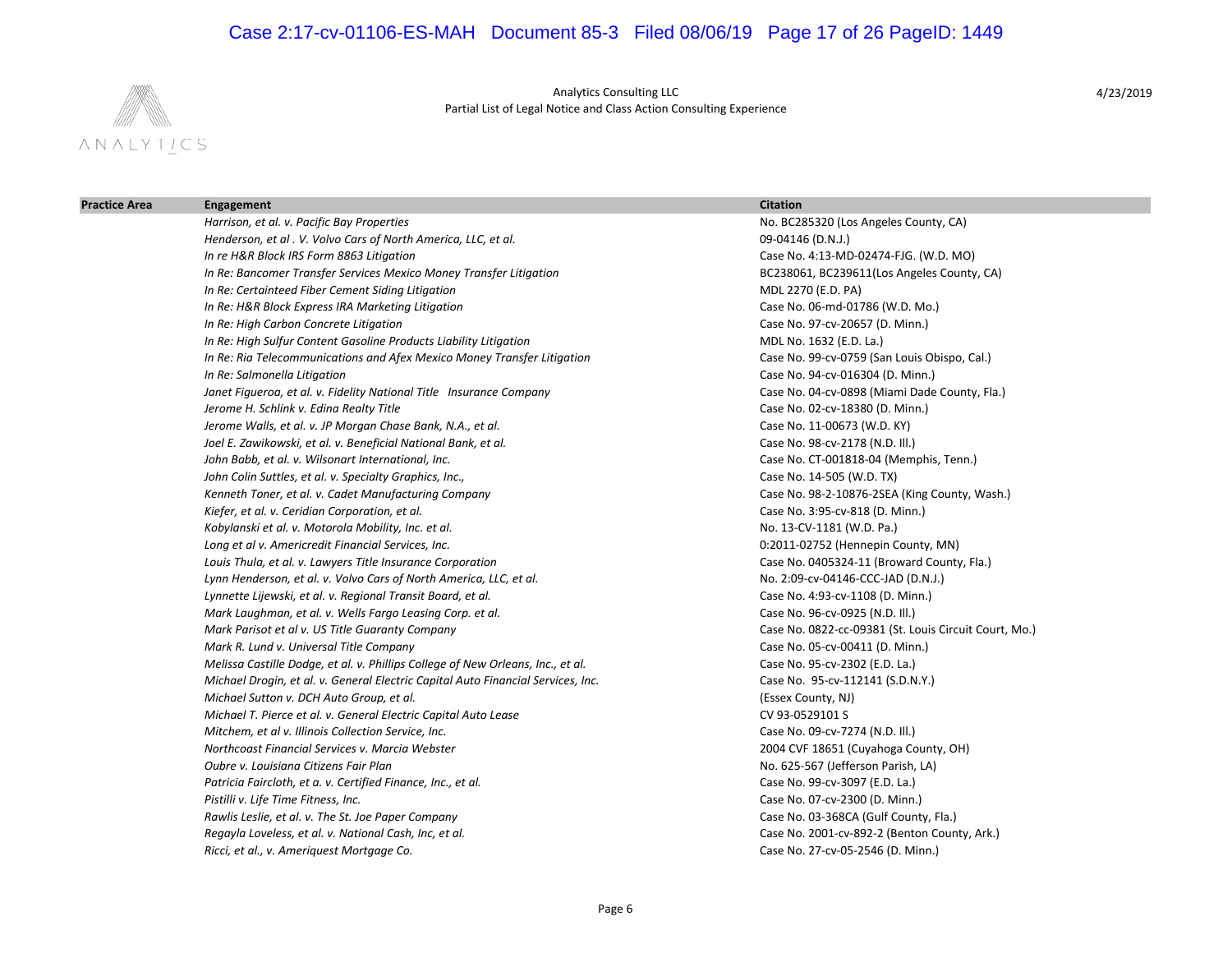## Case 2:17-cv-01106-ES-MAH Document 85-3 Filed 08/06/19 Page 18 of 26 PageID: 1450



Analytics Consulting LLC Partial List of Legal Notice and Class Action Consulting Experience

| <b>Practice Area</b> | Engagement                                                                        | <b>Citation</b>                                   |
|----------------------|-----------------------------------------------------------------------------------|---------------------------------------------------|
|                      | Ronnie Haese, et al. v. H&R Block, et al.                                         | Case No. 96-cv-423 (Kleberg County, Tex.)         |
|                      | Sandra Arnt, et al. v. Bank of America, N.A.                                      | No. 27-cv-12-12279 (Hennepin County, MN)          |
|                      | Sara Khaliki, et al. v. Helzberg Diamond Shops, Inc.                              | 4:11-cv-00010 (W.D. Mo.)                          |
|                      | Shepherd, et al. v. Volvo Finance North America, Inc., et al.                     | Case No. 1:93-cv-971 (D. Ga.)                     |
|                      | Skusenas v. Linebarger, Goggan, Blair & Sampson, LLC.                             | Case No. 1:10-cv-8119 (N.D. III.)                 |
|                      | Smith v. NRT Settlement Services of Missouri, LLC                                 | Case No. 06-cv-004039 (St. Louis County, MO)      |
|                      | Terrell Ervin v. Nokia Inc. et al.                                                | Case No. 01-L-150 (St. Clair County, Ill.)        |
|                      | Theresa Boschee v. Burnet Title, Inc.                                             | Case No. 03-cv-016986 (D. Minn.)                  |
|                      | Thomas Geanacopoulos v. Philip Morris USA, Inc.                                   | Civil Action No. 98-6002-BLS1 (MA Superior Court) |
|                      | Thomas Losgar, et al. v. Freehold Chevrolet, Inc., et al.                         | Case No. L-3145-02 (Monmouth County, NJ)          |
|                      | Tiffany Ellis, et al. v. General Motors LLC                                       | Case No. 2:16-cv-11747 (E.D. Mich.)               |
|                      | Tom Lundberg, et al. v. Sprint Corporation, et al.                                | Case No. 02-cv-4551 (Wyandotte County, Kan.)      |
|                      | Truc-way, Inc., et al. v. General Electric Credit Auto Leasing                    | Case No. 92-CH-08962 (Cook County, Ill.)          |
|                      | Trudy Latman, et al. vs. Costa Cruise Lines, N.V., et al                          | Case No. 96-cv-8076 (Dade County, Fla.)           |
|                      | U.S. v. \$1,802,651.56 in Funds Seized from e-Bullion, et al. ("Goldfinger")      | No. CV 09-1731 (C.D. Cal.)                        |
|                      | U.S. v. \$1,802,651.56 in Funds Seized from e-Bullion, et al. ("Kum Ventures")    | No. CV 09-1731 (C.D. Cal.)                        |
|                      | U.S. v. David Merrick                                                             | 6:10-cr-109-Orl-35DAB                             |
|                      | U.S. v. Sixty-Four 68.5 lbs (Approx.) Silver Bars, et al.                         | (E.D. Fla)                                        |
|                      | United States of America v. Alfredo Susi, et al.                                  | 3:07-cr-119 (W.D.N.Y.)                            |
|                      | United States of America v. David Merrick                                         | 6:10-cr-109-Orl-35DAB                             |
|                      | United States of America v. Elite Designs, Inc.                                   | Case No. 05-cv-058 (D. R.I.)                      |
|                      | United States of America v. Evolution Marketing Group                             | Case No. 6:09-cv-1852 (S.D. Fla.)                 |
|                      | United States of America v. Regenesis Marketing Corporation                       | No. C09-1770RSM (W.D. Wash.)                      |
|                      | United States of America v. Sixty-Four 68.5 lbs (Approx.) Silver Bars, et al.     | (E.D. Fla.)                                       |
|                      | Vicente Arriaga, et al. v. Columbia Mortgage & Funding Corp, et al.               | Case No. 01-cv-2509 (N.D. Ill.)                   |
|                      | William R. Richardson, et al., v. Credit Depot Corporation of Ohio, et al.        | Case No. 315343 (Cuyahoga County, Ohio)           |
|                      | Zyburo v. NCSPlus Inc.                                                            | Case No. 12-cv-06677 (S.D.N.Y.)                   |
| CryptoCurrency       | U.S. v. \$1,802,651.56 in Funds Seized from e-Bullion, et al. ("Goldfinger")      | No. CV 09-1731 (C.D. Cal.)                        |
|                      | U.S. v. \$1,802,651.56 in Funds Seized from e-Bullion, et al. ("Kum Ventures")    | No. CV 09-1731 (C.D. Cal.)                        |
|                      | United States of America v. \$1,802,651.56 in Funds Seized from E-Bullion, et al. | Case No. 09-cv-01731 (C.D. Cal.)                  |
| Employment           | Adam P. Kelly, et al v. Bank of America, N.A., et al.                             | No. 10-CV-5332 (E.D. III.)                        |
|                      | Alequin, et al. v. Darden Restaurants, Inc. et al.                                | Case No.: 12-61742-CIV (S.D. Fla.)                |
|                      | Alice Williams, et a. v. H&R Block Enterprises                                    | RG 08366506, (County of Alameda, CA)              |
|                      | Alma Anguiano v. First United Bank and Trust Co.                                  | Case No. CIV-12-1096 (D. Okla.)                   |
|                      | Andrew R. Rondomanski, et al. v. Midwest Division, Inc.                           | No. 11-cv-00887 (W.D. Mo.)                        |
|                      | Balandran, et al. v. Labor Ready, et al.                                          | BC 278551 (Losa Angeles County, Cal.)             |
|                      | Ballard, et al., v. Fogo de Chao, LLC                                             | Case No. 09-cv-7621 (D. Minn.)                    |
|                      | Beasley, et al. v. GC Services LP                                                 | Case No. 09-cv-01748 (E.D. Mo.)                   |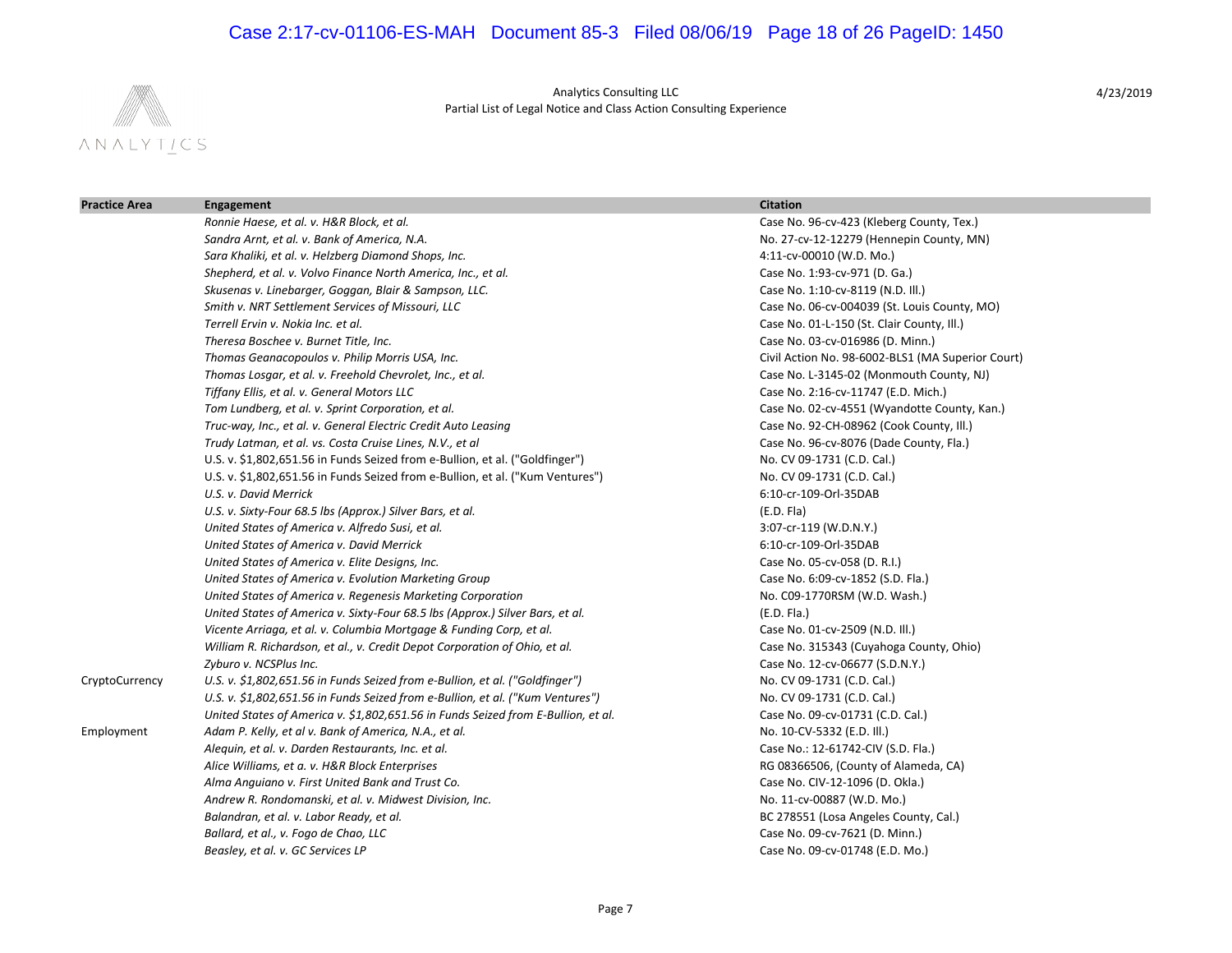## Case 2:17-cv-01106-ES-MAH Document 85-3 Filed 08/06/19 Page 19 of 26 PageID: 1451



Analytics Consulting LLC Partial List of Legal Notice and Class Action Consulting Experience

| <b>Practice Area</b> | Engagement                                                             | <b>Citation</b>                                         |
|----------------------|------------------------------------------------------------------------|---------------------------------------------------------|
|                      | Berry v. Farmers Bank & Trust, N.A.                                    | Case No. 13-02020                                       |
|                      | Berte v. WIS Holdings Corporation                                      | 07-cv-1932 (S.D. Cal.)                                  |
|                      | Bishop et al. v. AT&T Corp.                                            | Case No. 08-cv-00468 (W.D. Pa.)                         |
|                      | Bobbie Jarrett v. GGNSC Holdings, LLC                                  | Case No.: 12-CV-4105-BP (W.D. Mo.)                      |
|                      | Chandler Glover and Dean Albrecht, et al., v. John E. Potter           | EEOC No. 320-A2-8011X; Agency No. CC-801-0015-99        |
|                      | Christopher Evins v. Glow Networks, Inc.                               | Case No. 14-cv-00544 (W.D. Mo.)                         |
|                      | Claudine Wilfong, et al. v. Rent-A-Center, Inc.                        | Case No. 00-cv-680 (S.D. III.)                          |
|                      | Copher v. Motor City Auto Transport, Inc.                              | 15-2500-CK (Macomb County, MI)                          |
|                      | Creed, et al. v. Benco Dental Supply Co.                               | 3:12-CV-1571 (E.D. Pa.)                                 |
|                      | Day, et al. v. KASA Delivery LLC.                                      | Case No. 01-17-0000-2142 (AAA)                          |
|                      | Doe, et al. v. Cin-Lan, Inc, et al.                                    | Case No. 4:08-cv-12719 (E.D. Mich.)                     |
|                      | Doe, et al. v. Déjà Vu Services, Inc., et al.,                         | No. 2:16-cv-10877 (E.D. Mich.)                          |
|                      | DuBeau et al v. Sterling Savings Bank et al.                           | No. 12-cv-1602 (D. Or.)                                 |
|                      | Equal Employment Opportunity Commission (EEOC) v. Star Tribune Company | Case No. 08-cv-5297(D. Minn.)                           |
|                      | Equal Employment Opportunity Commission v Faribault Foods, Inc.        | Case No. 07-cv-3976 (D. Minn.)                          |
|                      | Feiertag v. DDP Holdings, LLC d/b/a Apollo Retail Specialists, LLC,    | Case No. 2:14-cv-2643 (S.D. Ohio)                       |
|                      | Ferreras, et. al v. American Airlines, Inc.                            | 16-cv-2427 (D.N.J.)                                     |
|                      | Fisher, et al. v. Michigan Bell Telephone Company                      | Case No. 09-cv-10802 (E.D. Mich.)                       |
|                      | Frank De La Paz v. Accurate Courier NCA LLC                            | Case No. 16CV00555 (County of Santa Cruz, CA)           |
|                      | Frank, Peasley, Waters, and Wilhelm, v Gold'n Plump Poultry, Inc.      | Case No. 04-cv-1018 (D. Minn.)                          |
|                      | French v. Midwest Health Management, Inc.                              | Case No.: 2:14-cv-2625                                  |
|                      | Geelan, et al. v. The Mark Travel Coporation                           | Case No. 03-cv-6322 (D. Minn.)                          |
|                      | Gipson, et al. v. Southwestern Bell Telephone Company                  | Case No. 08-cv-2017 (D. Kan.)                           |
|                      | Greene, et al. v. Shift Operations LLC, et al.                         | Case No. CGC 16-552307 (County of San Francisco, CA)    |
|                      | Gregory Hernandez v. The Children's Place                              | No. CGC 04-4300989 (San Francisco, CA)                  |
|                      | Helen Bernstein, et al. v. M.G. Waldbaum                               | Case No. 08-cv-0363 (D. Minn.)                          |
|                      | Holt v. Living Social                                                  | 1:2012cv00745 (D.D.C.)                                  |
|                      | Jimmy West v. PSS World Medical, Inc.                                  | Case No. 4:13-cv-00574 (E.D. Mo.)                       |
|                      | John Alba, et al. v. Papa John's USA, Inc.                             | Case No. 05-cv-7487 (W.D. Cal.)                         |
|                      | Johnson, et al v. General Mills, Inc.                                  | Case No. 10-cv-1104 (W.D. Mo.)                          |
|                      | Kelly Marie Camp, et al. v. The Progressive Corporation, et al.        | Case No. 01-cv-2680 (E.D. La.)                          |
|                      | Kelly, et al v. Bank of America, N.A. et al.                           | No. 10-5332 (N.D. III.)                                 |
|                      | Kulauzovic et al. v. Citibank, N.A.                                    | Index No. 507538/2018 (County of Kings, NY)             |
|                      | Kusinski v. MacNeil Automotive Products Limited                        | Case No. 17-cv-3618 (N.D. Ill.)                         |
|                      | Lang, et al v DirecTV, Inc., et al.                                    | No. 10-1085 (E.D. La.)                                  |
|                      | Lee and Campion v. The City of Philadelphia                            | NO. 001125 (Court of Common Pleas, Philadelphia County) |
|                      | Lynn Lietz, et al. v. Illinois Bell Telephone Company, et al.          | No. 1:11-cv-0108 (N.D. III.)                            |
|                      | Mary Hutkai, et al. v. Penn National Gaming, Inc., et al.              | Case No. 4:16-cv-00906 (W.D. Mo.)                       |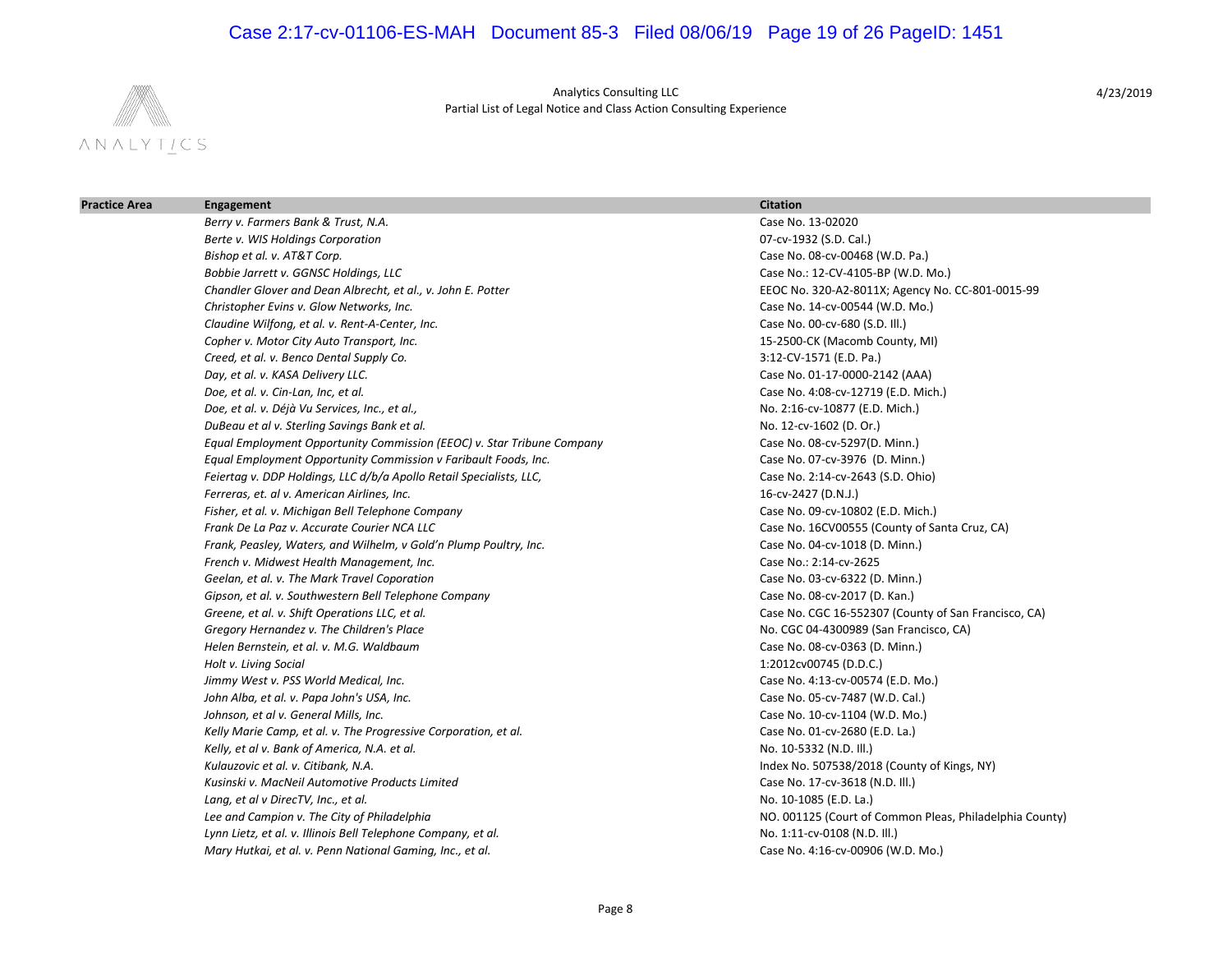## Case 2:17-cv-01106-ES-MAH Document 85-3 Filed 08/06/19 Page 20 of 26 PageID: 1452



Analytics Consulting LLC Partial List of Legal Notice and Class Action Consulting Experience

| Engagement                                                                     | <b>Citation</b>                                 |
|--------------------------------------------------------------------------------|-------------------------------------------------|
| Michelle Jackson, et al. v. Jamba Juice Company                                | Case No. 8:02-cv-00381 (C.D. Cal.)              |
| OFCCP v. B&H Foto & Electronics Corp.                                          | Case No. 2016-OFC-0004 (Department of Labor)    |
| Pamela Adams, et al., v. MedPlans Partners, Inc                                | Case No. 3:07-cv-259 (W.D. Ky.)                 |
| Parnell, et al. v. Academy Mortgage Corporation                                | Case No. 01-17-0004-5311 (AAA)                  |
| Phillip Busler, et al. v. Enersys Energy Products Inc., et al.                 | Case No. 09-cv-0159 (W.D. Mo.)                  |
| Robert Eddings v. General Aluminum Manufacturing Company                       | Case No. 1:17-CV-00362 (N.D. Ohio)              |
| Rocher, et al. v. Sav-on Drugs, et al.                                         | Case No. BC 227551 (Los Angeles County, Cal.)   |
| Russell, et al. v. Illinois Bell Telephone Company                             | Case No. 08-cv-1871 (N.D. III.)                 |
| Salamon v. Bayview Loan Servicing, LLC                                         | No. 01-17-0002-1424 (AAA)                       |
| Sequoia Moss-Clark, et al. v. New Way Services, Inc., et al.                   | Case No. C12-1391 (Contra Costa County, CA)     |
| Shannon Wheeler v. Cobalt Mortgage, Inc. et al.                                | Case No. 2:14-cv-B1847-JCC (W.D. WA)            |
| Smallwood, et al. v. Illinois Bell Telephone Company,                          | Case No. 09-cv-4072 (N.D. Ill.)                 |
| Smith v. Family Video                                                          | No. 11-cv-01773 (N.D. Ill.)                     |
| Smith v. Pizza Hut, Inc.                                                       | No. 09--cv-01632-CMA-BNB (D. Colo.)             |
| Speraneo v. BJC Health Systems, Inc. d/b/a BJC HealthCare                      | Case No. 1322-CC09701 (St. Louis County, MO)    |
| Stephanie Sanz, et al. v. Johny Utah 51, LLC                                   | Case No. 14-cv-4380 (S.D.N.Y.)                  |
| Teeter v. NCR Corporation                                                      | Case No. 08-cv-00297 (C.D. Cal.)                |
| Thomas Cramer et al. v. Bank of America, N.A. et al.                           | Case No. 12-08681 (N.D. Ill.)                   |
| Thomas Dege, et al., v. Hutchinson Technology, Inc.                            | Case No. 06-cv-3754 (D. Minn.)                  |
| Thomas v. Kellogg Company et al.                                               | Case No. 3:13 Civ. 05136 (W.D. Wash.)           |
| Thompson v. Qwest Corporation, et al.                                          | Civil Action No.: 1:17-cv-1745 (D. Colo.)       |
| Twohill, et al. v. First Acceptance Corporation                                | Case No. 3:17-cv-00284 (M.D. Tenn.)             |
| Watkins, et al. v. I.G. Incorporated, etl a.                                   | Case No. 27-13-15361 (Hennepin County, MN)      |
| White et al. v. Edward Jones Co., L.P. dba Edward Jones                        | No. 17 Civ. 02004 (N.D. Ohio)                   |
| Wilkinson, et al. v. NCR Corporation                                           | Case No. 1:08-cv-5578 (N.D. Ill.)               |
| William Perrin, et al. v. Papa John's International                            | No. 4:09-CV-01335 (E.D. Mo.)                    |
| William Whitlock, et. al v. FSH Management, LLC, et. al.                       | 3:10-cv-00562-M                                 |
| Williams v. DH Pace                                                            | Case No. 4:14-cv-00161 (W.D. Mo.)               |
| Williams, et al. v. Dollar Financial Group, et al.                             | Case No. RG03099375 (Alameda County, CA)        |
| Williams, et al. v. G4S Secure Solutions (USA) Inc.                            | Civil Action No. 1:17-CV-00051 (M.D.N.C)        |
| Williams, et al. v. H&R Block Enterprises, Inc.                                | No. RG 08366506 (Alameda County, CA)            |
| Wittemann, et al. v. Wisconsin Bell, Inc.                                      | Case No. 09-cv-440 (W.D. Wisc.)                 |
| Wlotkowski, et al. v. Michigan Bell                                            | Case No. 09-cv-11898 (E.D. Mich.)               |
| Bernice Samples, et al. v. Conoco, Inc., et al.                                | Case No. 01-0631-CA-01 (Escambia Country, Fla.) |
| Billieson, et al. v. City of New Orleans, et al.                               | No. 94-19231 (Orleans Parish, LA)               |
| City of Greenville, et al., v. Syngenta Crop Protection, Inc., and Syngenta AG | No. 3:10-cv-00188-JPG-PMF (S. D. III.)          |
| In Re: Duluth Superior Chemical Spill Litigation                               | Case No. 92-cv-503 (W.D. Wis.)                  |
| Keltner, et al., v. SunCokeEnergy, Inc., et al.                                | Case No.: 2014-L-1540 (Madison County, IL)      |
|                                                                                |                                                 |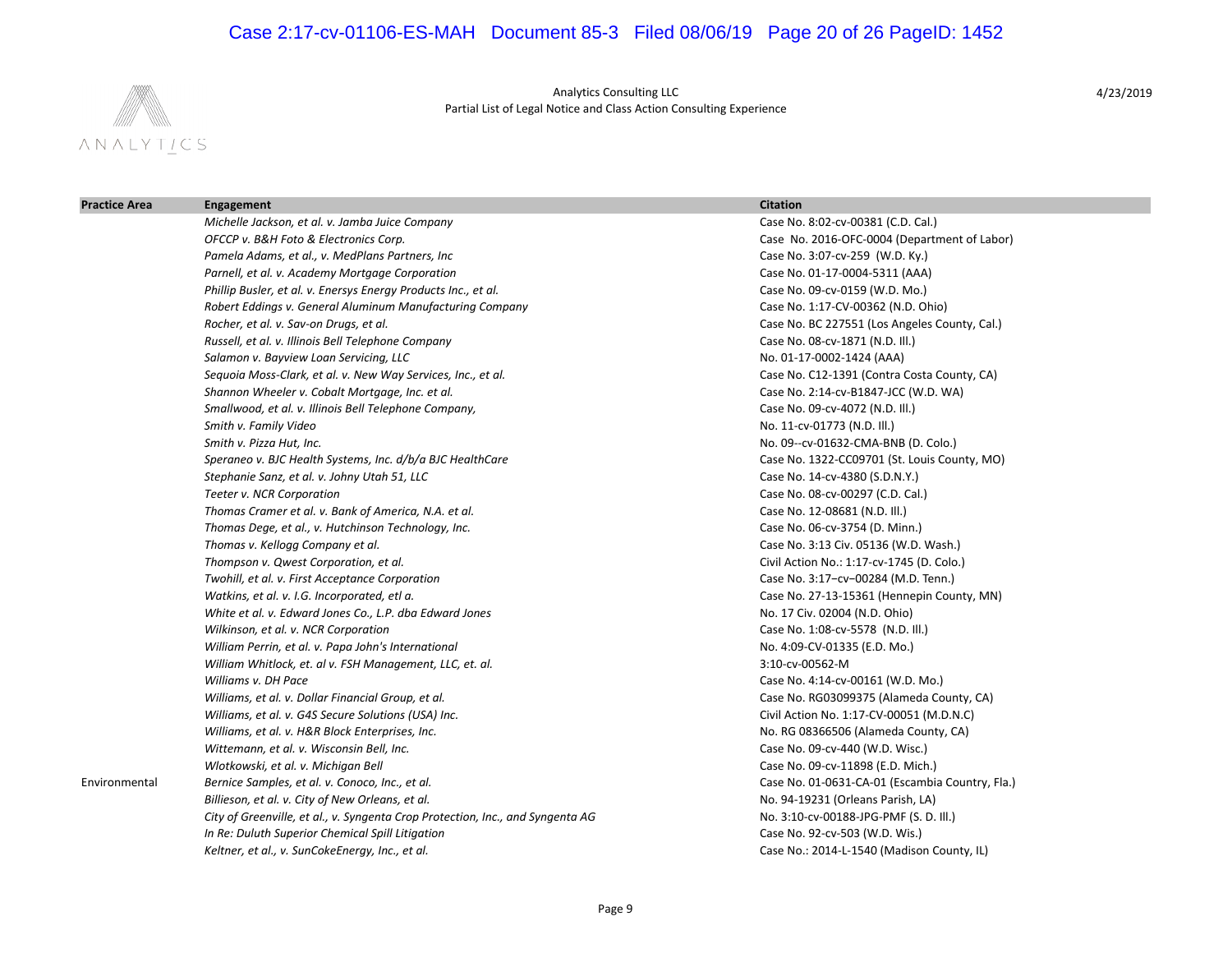## Case 2:17-cv-01106-ES-MAH Document 85-3 Filed 08/06/19 Page 21 of 26 PageID: 1453



Analytics Consulting LLC Partial List of Legal Notice and Class Action Consulting Experience

| <b>Practice Area</b> | Engagement                                                                | <b>Citation</b>                                             |
|----------------------|---------------------------------------------------------------------------|-------------------------------------------------------------|
|                      | Latta, et al. v. Hannibal Board of Public Works, et al.                   | Case No. 16SL-CC01881 (St. Louis, MO)                       |
|                      | McGruder, et al. v. DPC Enterprises                                       | No. CV2003-022677 (Maricopa County, AZ)                     |
|                      | Mehl v. Canadian Pacific Railway, Limited                                 | Case No. 02-cv-009 (D.N.D.)                                 |
|                      | Michelle Marshall, et al. v. Air Liquide -- Big Three, Inc. et al.        | No. 2005-08706 (Orleans Parish, LA)                         |
|                      | Perrine, et al. v. E.I. Dupont De Nemours and Company, et al.             | 01-0631-CA-01 (Harrison C., WV)                             |
| <b>ERISA</b>         | André Clark, et al., v. Oasis Outsourcing Holdings, Inc., et al.          | Case No. 9:18-cv-81101- RLR (S.D. Fla.)                     |
|                      | Anthony Abbott, et al. v. Lockheed Martin Corp., et al.                   | Case No. 06-701 (S.D. Ill.)                                 |
|                      | David Clark, et al, v. Duke University, et al.                            | Case No. 1:16-CV-01044-CCE-LPA (M.D.N.C.)                   |
|                      | Dennis Gordan, et al. v. Massachusetts Mutual Life Insurance Co., et al.  | Case No. 13-cv-30184-MAP (D. Mas.)                          |
|                      | In Re: Broadwing Inc ERISA Litigation                                     | Case No. 02-cv-00857 (S.D. Ohio)                            |
|                      | In Re: Northrop Grumman Corp. ERISA Litigation                            | Case. No. 06-CV-6213 AB (JCx) (C.D. Cal.)                   |
|                      | In Re: Xcel Energy, Inc. ERISA Litigation                                 | Case No. 03-cv-2218 (D. Minn.)                              |
|                      | Johnson, et al v. Fujitsu Technology and Business of America, Inc. et al. | Case No.: 5:16-cv-03698 NC (N.D. Cal.)                      |
|                      | Karolyn Kruger, et al. v. Novant Health Inc., et al.                      | Case No. 14-208 (M.D.N.C.)                                  |
|                      | Loren L. Cassell, et al. v. Vanderbilt University, et al.                 | Case No. 3:16-CV-02086 (M.D. Tenn.)                         |
|                      | Main, et al. v. American Airlines, Inc. et al.                            | Civil Action No.: 4:16-cv-00473-O (N.D. Texas)              |
|                      | Pat Beesley, et al v. International Paper Co. et al.                      | Case No. 06-703-DRH (S.D. III.)                             |
|                      | Paul Andrus, et al. v. New York Life Insurance Company, et al.            | Case. No. 1:16-cv-05698 (KPF) (S.D.N.Y.)                    |
|                      | Quince Rankin v. Charles C. Conway (Kmart ERISA Litigation)               | Case No. 02-cv-71045 (E.D. Mich.)                           |
|                      | Robert Sims, et al, v. BB&T Corporation, et al.                           | Case No. 1:15-cv-732-CCE-JEP (M.D.N.C.)                     |
|                      | Ronald Tussey, et al. v. ABB Inc., at al.                                 | Case No. 2:06-cv-4305-NKL (W.D. Mo.)                        |
|                      | Stacy Schapker v. Waddell & Reed Financial, Inc., et al.,                 | Case No. 17-cv-2365 (D. Kan.)                               |
|                      | Todd Ramsey, et al., v. Philips North America LLC                         | Case No. 3:18-cv-01099-NJR-RJD (S.D. III.)                  |
| <b>FACTA</b>         | Albright v. Metrolink                                                     | No. 4:11-CV-01691AGF (E.D. Mo.)                             |
|                      | Ebert, et al. v. Warner's Stellian                                        | No. 11-cv-02325 JRT/ SER (D. Minn.)                         |
|                      | Fouks, et al. v. Red Wing Hotel Corporation                               | Case No. 12-cv-02160 (D. Minn.)                             |
|                      | Jones v. Dickinson                                                        | No. 11 CV 02472 (D. Mo.)                                    |
|                      | Linda Todd, et al. v. Medieval Times                                      | Case No. 1:10-cv-00120 (D. N.J.)                            |
|                      | Masters v. Lowe's Home Centers, Inc.                                      | Case No. 3:09-cv--255 (S.D. III.)                           |
|                      | Seppanen et al. v. Krist Oil Company                                      | Case No. 2:09-cv-195 (W.D. Mich.)                           |
|                      | Waldman v. Hess Corporation                                               | Case No. 07-cv-2221 (D. N.J.)                               |
| Insurance            | Ann Castello v. Allianz Life Insurance Company                            | Case No. 03-cv-20405 (D. Minn.)                             |
|                      | Boyd Demmer, et al. v. Illinois Farmers Insurance Company                 | Case No. MC 00-017872 (Hennepin County, Minn.)              |
|                      | Chultem v. Ticor Title Insur. Co., et al.                                 | Case No. 2006-CH-09488 (Circuit Court of Cook County, Ill.) |
|                      | Colella v. Chicago Title Insur. Co., et al.                               | Case No. 2006-CH-09489 (Circuit Court of Cook County, Ill.) |
|                      | Daluge, et. al., v. Continental Casualty Company                          | No. 3:15-cv-00297 (W.D. Wis.)                               |
|                      | Deborah Hillgamyer, et al. v. Reliastar Life Insurance Company, et al.    | No. 11-cv-729 (W.D. Wis.)                                   |
|                      | Doan v. State Farm                                                        | 108CV129264 (Santa Clara Co, CA)                            |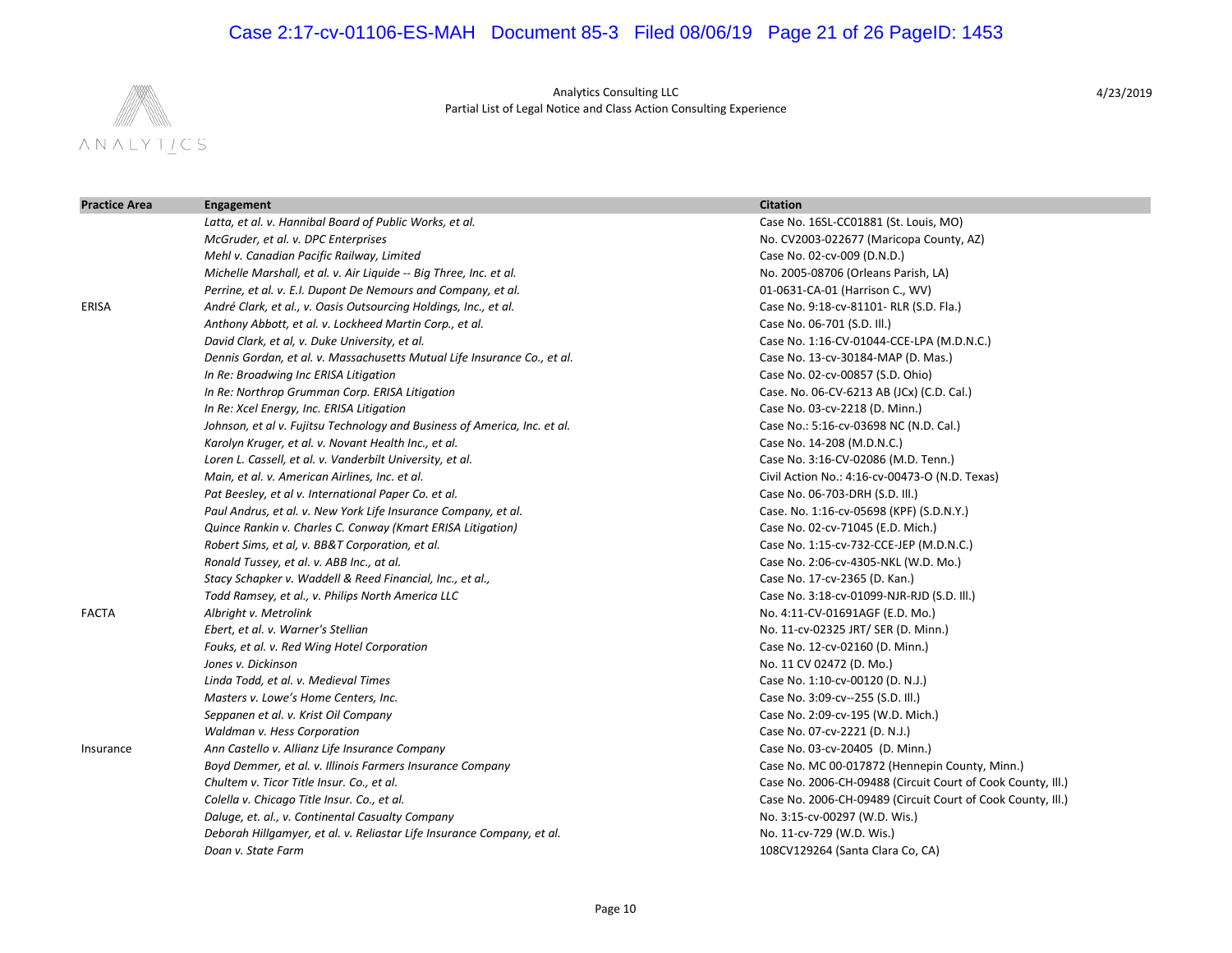## Case 2:17-cv-01106-ES-MAH Document 85-3 Filed 08/06/19 Page 22 of 26 PageID: 1454



Analytics Consulting LLC Partial List of Legal Notice and Class Action Consulting Experience

| <b>Practice Area</b> | Engagement                                                                                   | <b>Citation</b>                                             |
|----------------------|----------------------------------------------------------------------------------------------|-------------------------------------------------------------|
|                      | Dorothea Pavlov v. Continental Casualty Company                                              | Case No. 07-cv-2580 (N.D. Ohio)                             |
|                      | Frank Rose, et al. v. United Equitable Insurance Company, et al.                             | Case No. 00-cv-02248 (Cass County, ND)                      |
|                      | Froeber v. Liberty Mutual Fire Insurance Company                                             | Case No. 00C15234 (Marion County, OR)                       |
|                      | Garrison, et al., v. Auto-Owners Insurance Company                                           | Case No. 02-cv-324076 (Cole County, Mo.)                    |
|                      | Harold Hanson, et al. v. Acceleration Life Insurance Company, et al.                         | Case No. 3:97-cv-152 (D.N.D.)                               |
|                      | Hofstetter, et al. v. Chase Home Finance, LLC., et al.                                       | Case No. 10-cv-1313 (N.D. Cal.)                             |
|                      | In Re: Lutheran Brotherhood Variable Insurance Products Co. Sales Practices Litigation       | Case No. 99-md-1309 (D. Minn.)                              |
|                      | Irene Milkman, et al. v. American Travellers Life Insurance Company, et al.                  | No. 03775 (Philadelphia Court of Common Pleas, Pa.)         |
|                      | Jacobs v. State Farm General Insurance Company                                               | No. CJ-96-406 (Sequoyah County, Okla.)                      |
|                      | James M. Wallace, III, et al. v. American Agrisurance, Inc., et al.                          | Case No. 99-cv-669 (E.D. Ark.)                              |
|                      | James Ralston, et al. v. Chrysler Credit Corporation, et al.                                 | Case No. 90-cv-3433 (Lucas County, Ohio)                    |
|                      | Michael T. McNellis, et al. v. Pioneer Life Insurance Company, et al.                        | CV 990759 (County of San Luis Obispo, Cal.)                 |
|                      | Morris v. Liberty Mutual Fire Insurance Company                                              | CJ-03-714 (Pottawatomie County, OK)                         |
|                      | Paul Curtis, et al v. Northern Life Insurance Company                                        | Case No. 01-2-18578 (King County, Wash.)                    |
|                      | Ralph Shaffer v. Continental Casualty Company and CNA Financial Corp                         | Case No. 06-cv-2253 (C.D. Cal.)                             |
|                      | Raymond Arent, et al. v. State Farm Mutual Insurance Company                                 | Case No. 00-mc-16521 (D. Minn.)                             |
|                      | Roy Whitworth, et al. v. Nationwide Mutual Insurance Company, et al.                         | Case No. 00CVH-08-6980 (Franklin County, Ohio)              |
|                      | Sonia Gonzalez, et al. v. Rooms to Go, Inc., et al.                                          | Case No. 97-cv-3146 (S.D. Fla.)                             |
|                      | Tow Distributing, Inc., et al. v. BCBSM, Inc., d/b/a Blue Cross and Blue Shield of Minnesota | Case No. 02-cv-9317 (D. Minn.)                              |
| Legal Notice         | Anderson et al. v. Canada (Attorney General)                                                 | 2011 NLCA 82                                                |
|                      | Angell v. Skechers Canada                                                                    | 8562-12 (Montreal, Quebec)                                  |
|                      | Billieson, et al. v. City of New Orleans, et al.                                             | No. 94-19231 (Orleans Parish, LA)                           |
|                      | Carnegie v. Household International, Inc.                                                    | No. 98-C-2178 (N.D. III.)                                   |
|                      | Cazenave, et al. v. Sheriff Charles C. Foti, Jr., et al.                                     | Case No. 00-cv-1246 (E.D. La.)                              |
|                      | Cazenave, et al. v. Sheriff Charles C. Foti, Jr., et al.                                     | Case No. 00-cv-1246 (E.D. La.)                              |
|                      | City of Greenville, et al., v. Syngenta Crop Protection, Inc., and Syngenta AG               | No. 3:10-cv-00188-JPG-PMF (S. D. III.)                      |
|                      | Evans, et al. v. Linden Research, Inc., et al.                                               | Case No. 4:11-cv-1078-DMR (N.D. CA)                         |
|                      | F.T.C. v. NBTY, Inc.                                                                         | No. 05-4793 (E.D.N.Y.)                                      |
|                      | George Williams, et al. v. BestComp, Inc., et al.                                            | No. 09-C-5242-A (Parish of St. Landry, LA)                  |
|                      | Griffin v. Dell Canada Inc                                                                   | Case No. 07-cv-325223D2 (Ontario, Superio Court of Justice) |
|                      | In Re: Aftermarket Filters Antitrust Litigation                                              | No. 1:08-cv-4883, MDL No. 1957 (N.D. III.)                  |
|                      | In Re: Asia Pulp & Paper Securities Litigation                                               | Case No. 01-cv-7351 (S.D.N.Y.)                              |
|                      | In Re: Certainteed Fiber Cement Siding Litigation                                            | MDL 2270 (E.D. PA)                                          |
|                      | In Re: Duluth Superior Chemical Spill Litigation                                             | Case No. 92-cv-503 (W.D. Wis.)                              |
|                      | In Re: Google Referrer Header Privacy Litigation                                             | No. 10-04809 (N.D. Cal.)                                    |
|                      | In Re: Salmonella Litigation                                                                 | Case No. 94-cv-016304 (D. Minn.)                            |
|                      | Jerome H. Schlink v. Edina Realty Title                                                      | Case No. 02-cv-18380 (D. Minn.)                             |
|                      | Joel E. Zawikowski, et al. v. Beneficial National Bank, et al.                               | Case No. 98-cv-2178 (N.D. III.)                             |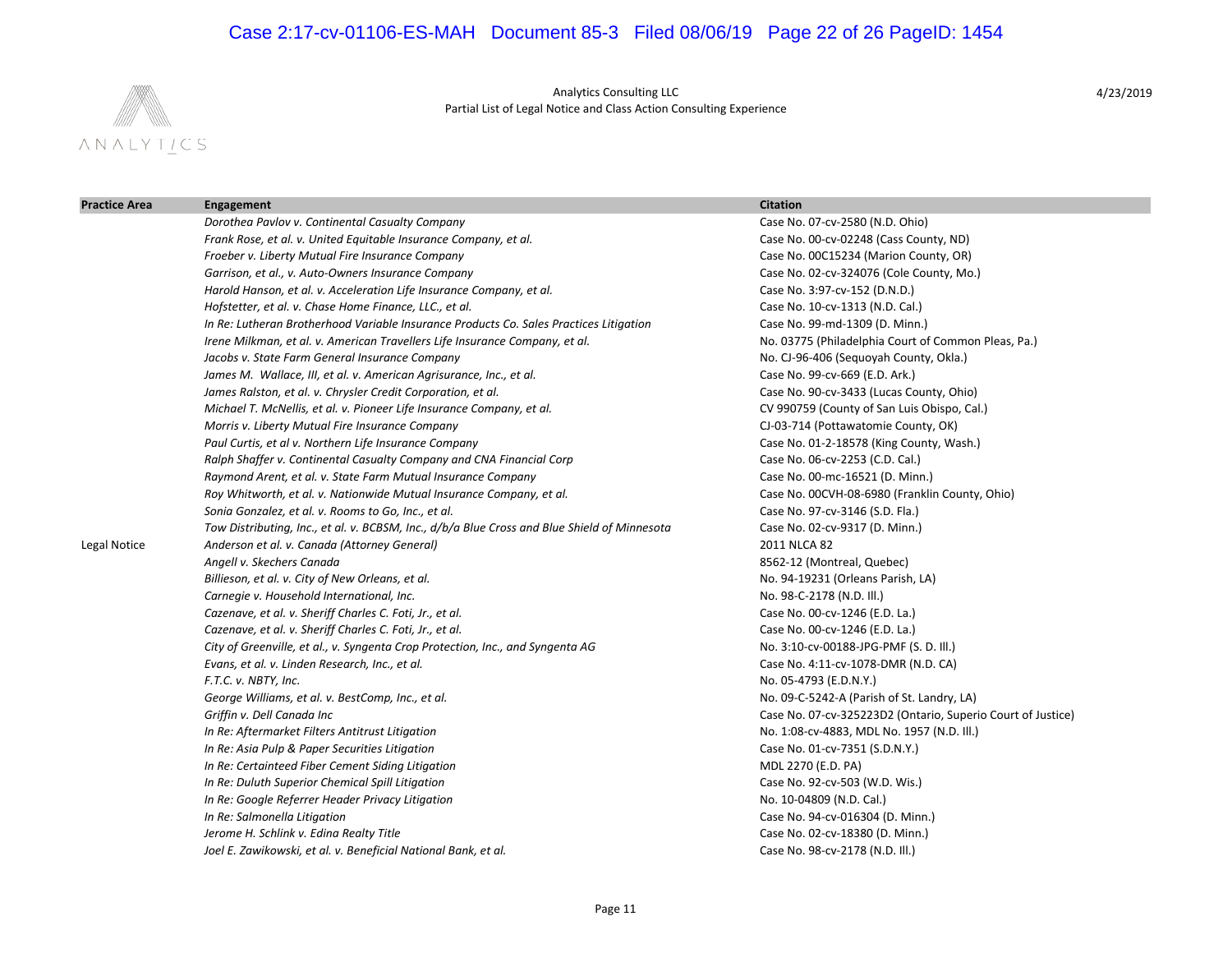## Case 2:17-cv-01106-ES-MAH Document 85-3 Filed 08/06/19 Page 23 of 26 PageID: 1455



Analytics Consulting LLC Partial List of Legal Notice and Class Action Consulting Experience

| <b>Practice Area</b> | Engagement                                                                   | <b>Citation</b>                                     |
|----------------------|------------------------------------------------------------------------------|-----------------------------------------------------|
|                      | Joshua Wasser, et al. v. All Market, Inc.,                                   | Case No. 1:16-CV-21238 (S.D. Fla.)                  |
|                      | Kobylanski et al. v. Motorola Mobility, Inc. et al.                          | No. 13-CV-1181 (W.D. Pa.)                           |
|                      | Mary Plubell, et al. v. Merck and Co., Inc.                                  | Case No. 04-cv-235817 (Jackson County, MO)          |
|                      | McGruder, et al. v. DPC Enterprises                                          | No. CV2003-022677 (Maricopa County, AZ)             |
|                      | Mehl v. Canadian Pacific Railway, Limited                                    | Case No. 02-cv-009 (D.N.D.)                         |
|                      | Michelle Marshall, et al. v. Air Liquide -- Big Three, Inc. et al.           | No. 2005-08706 (Orleans Parish, LA)                 |
|                      | Pat Beesley, et al v. International Paper Co. et al.                         | Case No. 06-703-DRH (S.D. III.)                     |
|                      | Perrine, et al. v. E.I. Dupont De Nemours and Company, et al.                | 01-0631-CA-01 (Harrison C., WV)                     |
|                      | Red Eagle Resources Corporation, Inc., et al. v. Baker Hughes Inc., et al.   | Case No. 91-cv-627 (S.D. Tex.)                      |
|                      | Skold, et al. v Intel Corporation, et al.                                    | Case No. 1-05-cv-039231 (County of Santa Clara, CA) |
|                      | Thomas Geanacopoulos v. Philip Morris USA, Inc.                              | Civil Action No. 98-6002-BLS1 (MA Superior Court)   |
| Medical/Drug         | F.T.C. v. CHK Trading Corp.                                                  | Case No. 04-cv-8686 (S.D.N.Y.)                      |
|                      | F.T.C. v. Christopher Enterprises, Inc.                                      | Case No. 2:01-cv-0505 (D. Utah)                     |
|                      | F.T.C. v. Conversion Marketing, Inc.                                         | Case No. 04-cv-1264 (C.D. Cal.)                     |
|                      | F.T.C. v. Enforma Natural Products, Inc.                                     | Case No. 00-cv-04376 (C.D. Cal.)                    |
|                      | F.T.C. v. Goen Technologies                                                  | FTC File No. 042 3127                               |
|                      | F.T.C. v. Great American Products                                            | Case No. 05-cv-00170 (N.D. Fla.)                    |
|                      | F.T.C. v. Kevin Trudeau, et al.                                              | Case No. 03-cv-3904 (N.D. Ill.)                     |
|                      | F.T.C. v. Latin Hut, Inc.                                                    | Case No. 04-cv-0830 (S.D. Cal.)                     |
|                      | F.T.C. v. QT, Inc.                                                           | Case No. 03-cv-3578 (N.D. III.)                     |
|                      | F.T.C. v. Seasilver USA, Inc.                                                | Case No. 03-cv-0676 (D. Nev.)                       |
|                      | F.T.C. v. Smart Inventions, Inc.                                             | Case No. 04-cv-4431 (C.D. Cal.)                     |
|                      | F.T.C. v. Sunny Health Nutrition Technology & Products, Inc.                 | Case No. 06-cv-2193 (M.D. Fla.)                     |
|                      | F.T.C. v. United Fitness of America, LLC                                     | Case No. 02-cv-0648 (D. Nev.)                       |
|                      | In Re: Guidant Corp Implantable Defibrillators Products Liability Litigation | Case No. 05-cv-1708 (D. Minn.)                      |
|                      | In re: Nuvaring Products Liability Litigation                                | 08-MDL-1964                                         |
|                      | Karen Wright, et al. v. Milan Jeckle                                         | Case No. 98-2-07410-2 (Spokane County, Wash.)       |
|                      | Mary Plubell, et al. v. Merck and Co., Inc.                                  | Case No. 04-cv-235817 (Jackson County, MO)          |
| Privacy/Data Breach  | Anderson, et al. v. United Retail Group, Inc., et al.                        | Case No. 37-cv-89685 (San Diego County, Cal.)       |
|                      | F.T.C. v. CEO Group, Inc.                                                    | Case No. 06-cv-60602 (S.D. Fla.)                    |
|                      | F.T.C. v. Choicepoint                                                        | Case No. 06-cv-0198 (N.D. Ga.)                      |
|                      | In Re: U.S. Bank National Association Litigation                             | Case No. 99-cv-891 (D. Minn.)                       |
|                      | Michael Stoner, et al. v. CBA Information Services                           | Case No. 04-cv-519 (E.D. Pa.)                       |
|                      | St. Clair, et al. v MRB, et al.                                              | Casse No. 12-cv-1572 (D. Minn.)                     |
|                      | Sterling et al. v. Strategic Forecasting, Inc. et al.                        | No. 2:12-cv-00297-DRH-ARL (E.D.N.Y.)                |
| Securities           | Adam C. Kassab, et al. v. Francis D. John, et al.                            | Case No. 2:16-cv-00613 (W.D. Pa)                    |
|                      | Alan Freberg, et al. v. Merrill Corporation, et al.                          | Case No. 99-cv-010063 (D. Minn.)                    |
|                      | Anderson v. Investors Diversified Services                                   | Case No. 4:79-cv-266 (D. Minn.)                     |
|                      |                                                                              |                                                     |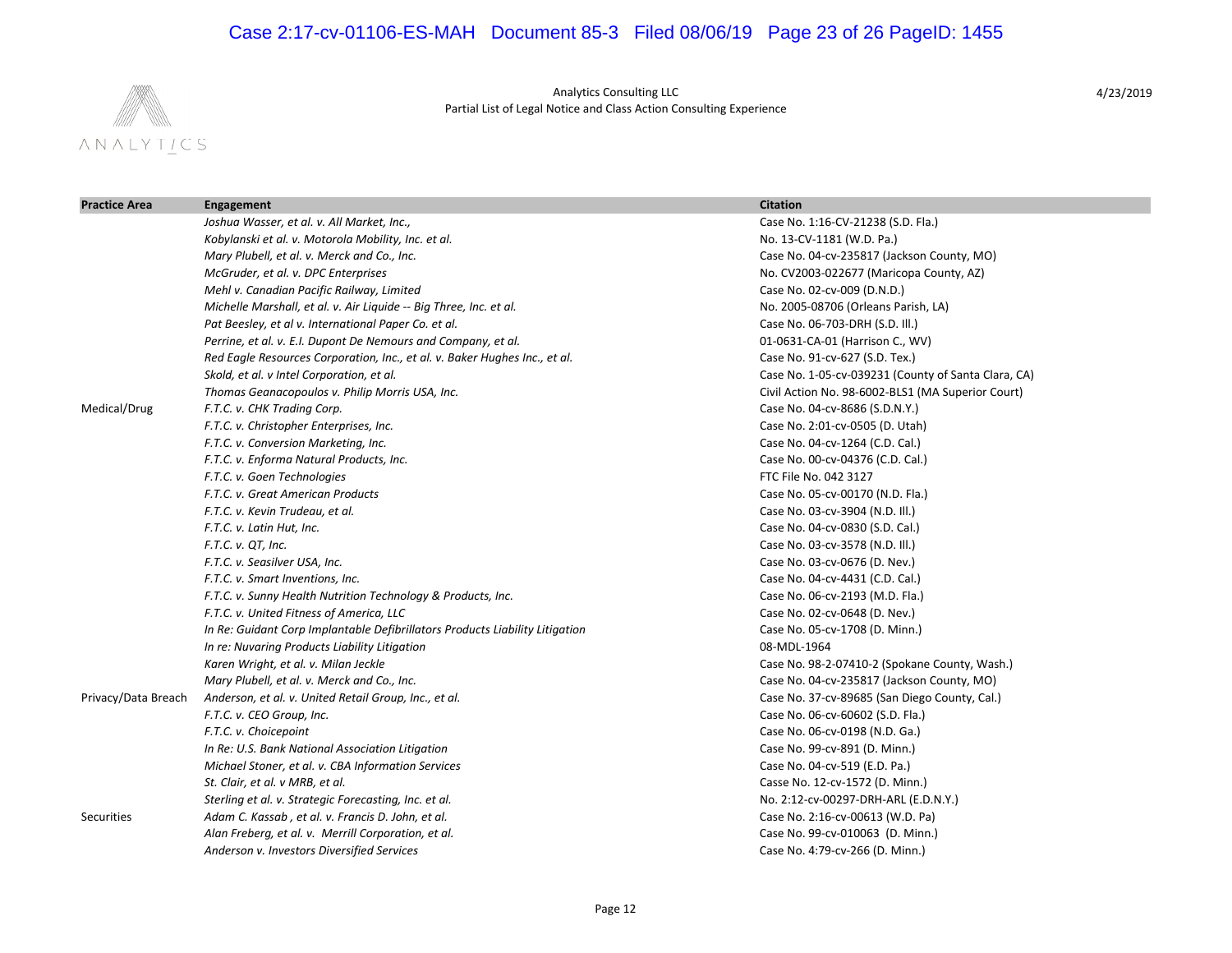# Case 2:17-cv-01106-ES-MAH Document 85-3 Filed 08/06/19 Page 24 of 26 PageID: 1456



Analytics Consulting LLC Partial List of Legal Notice and Class Action Consulting Experience

| <b>Practice Area</b> | Engagement                                                                                 | <b>Citation</b>                                   |
|----------------------|--------------------------------------------------------------------------------------------|---------------------------------------------------|
|                      | Arkansas Teacher Retirement System, et al. v. Insulet Corp., et al.                        | Civil Action No. 15-12345-MLW (D. Mass)           |
|                      | Charter Township Of Clinton v. OSI Restaurants                                             | Case No. 06-CA-010348 (Hillsborough County, Fla.) |
|                      | Christopher Carmona, et al. v. Henry I. Bryant, et al. (Albertson's Securities Litigation) | Case No. 06-cv-01251 (Ada County, Idaho)          |
|                      | Daryl L. Cooper, et al. v. Miller Johnson Steichen Kinnard, Inc.                           | Case No. 02-cv-1236 (D. Minn.)                    |
|                      | Dutton v. Harris Stratex Networks, Inc. et al                                              | 08-cv-00755-LPS (D. Del.)                         |
|                      | Edith Gottlieb v. Xcel Energy, Inc., et al.                                                | Case No. 02-cv-2931 (D. Minn.)                    |
|                      | Family Medicine Specialsts, et al. v. Abatix Corp., et al.                                 | Case No. 3:04-cv-872B (N.D. Tex.)                 |
|                      | Fisk, et al. v. H&R Block Inc., et al.                                                     | 1216-CV20418 (Jackson County. MO)                 |
|                      | Friedman, et al. v. Penson Worldwide, Inc.                                                 | 11-cv-02098 (N.D. Tex.)                           |
|                      | In Re: American Adjustable Rate Term Trust Securities Litigation                           | Case No. 4:95-cv-666 and 4:95-cv-667 (D. Minn.)   |
|                      | In Re: Ancor Communications, Inc Securities Litigation                                     | Case No. 97-cv-1696 (D. Minn.)                    |
|                      | In Re: Asia Pulp & Paper Securities Litigation                                             | Case No. 01-cv-7351 (S.D.N.Y.)                    |
|                      | In Re: Bayer AG Secuirites                                                                 | Case No. 03-cv-1546 (S.D.N.Y.)                    |
|                      | In Re: Bio-One Securities Litigation                                                       | Case No. 05-cv-1859 (M.D. Fla.)                   |
|                      | In Re: Bioplasty Securities Litigation                                                     | Case No. 4:91-cv-689 (D. Minn.)                   |
|                      | In Re: Citi-Equity Group, Inc. Securities Litigation                                       | Case No. 94-cv-012194 (D. Minn.)                  |
|                      | In Re: Citi-Equity Group, Inc., Limited Partnerships Securities Litigation                 | MDL No. 1082 (C.D. Cal.)                          |
|                      | In Re: Control Data Corporation Securities Litigation                                      | Case No. 3:85-cv-1341 (D. Minn.)                  |
|                      | In Re: Cray Research Securities Litigation                                                 | Case No. 3:89-cv-508 (D. Minn.)                   |
|                      | In Re: Cybex International Securities Litigation                                           | No. 653794/2012 (County of New York, NY)          |
|                      | In Re: E.W. Blanch Holdings, Inc. Securities Litigation                                    | Case No. 01-cv-258 (D. Minn.)                     |
|                      | In Re: Encore Computer Corporation Shareholder Litigation                                  | Case No. 16044 (New Castle County, Del.)          |
|                      | In Re: EVCI Career Colleges Holding Corp Securities Litigation                             | Case No. 05-cv-10240 (S.D.N.Y.)                   |
|                      | In Re: Flight Transportation                                                               | MDL No. 517 (D. Minn.)                            |
|                      | In Re: Frontier Oil Corporation                                                            | Case No. 2011-11451 (Harris County, Tex.)         |
|                      | In Re: Heartware International, Inc. Securities Litigation                                 | No. 1:16-cv-00520-RA (S.D.N.Y.)                   |
|                      | In Re: Hennepin County 1986 Recycling Bond Litigation                                      | Cas No. 92-cv-22272 (D. Minn.)                    |
|                      | In Re: McCleodUSA Incorporated Securities Litigation                                       | Case No. 02-cv-0001 (N.D. Iowa)                   |
|                      | In Re: McKesson HBOC, Inc. Securities Litigation                                           | Case No. 99-cv-20743 (N.D. Cal.)                  |
|                      | In Re: Merrill Lynch & Co., Inc. Securities Derivative and ERISA Litigation                | 07-cv-9633 (S.D.N.Y.)                             |
|                      | In Re: Merrill Lynch Research Reports Securities Litigation                                | Case No. 02-md-1484 (S.D.N.Y.)                    |
|                      | In Re: Micro Component Technology, Inc. Securities Litigation                              | Case No. 4:94-cv-346 (D. Minn.)                   |
|                      | In Re: National City Corp. Securities, Derivative and Erisa Litig.                         | MDL No. 2003 (N.D. Ohio)                          |
|                      | In Re: New Century                                                                         | No. 07-CV-0931 (C.D. Cal.)                        |
|                      | In Re: Novastar Financial, Inc. Securities Litigation                                      | Case No. 04-cv-0330 (W.D. Mo.)                    |
|                      | In Re: OCA, Inc. Securities and Derivative Litigation                                      | Case No. 05-cv-2165 (E.D. La.)                    |
|                      | In Re: Raytheon Company Securities Litigation                                              | Case No. 99-cv-12142 (D. Mass.)                   |
|                      | In Re: Reliance Group Holdings, Inc. Securities Litigation                                 | Case No. 00-cv-4653 (S.D.N.Y.)                    |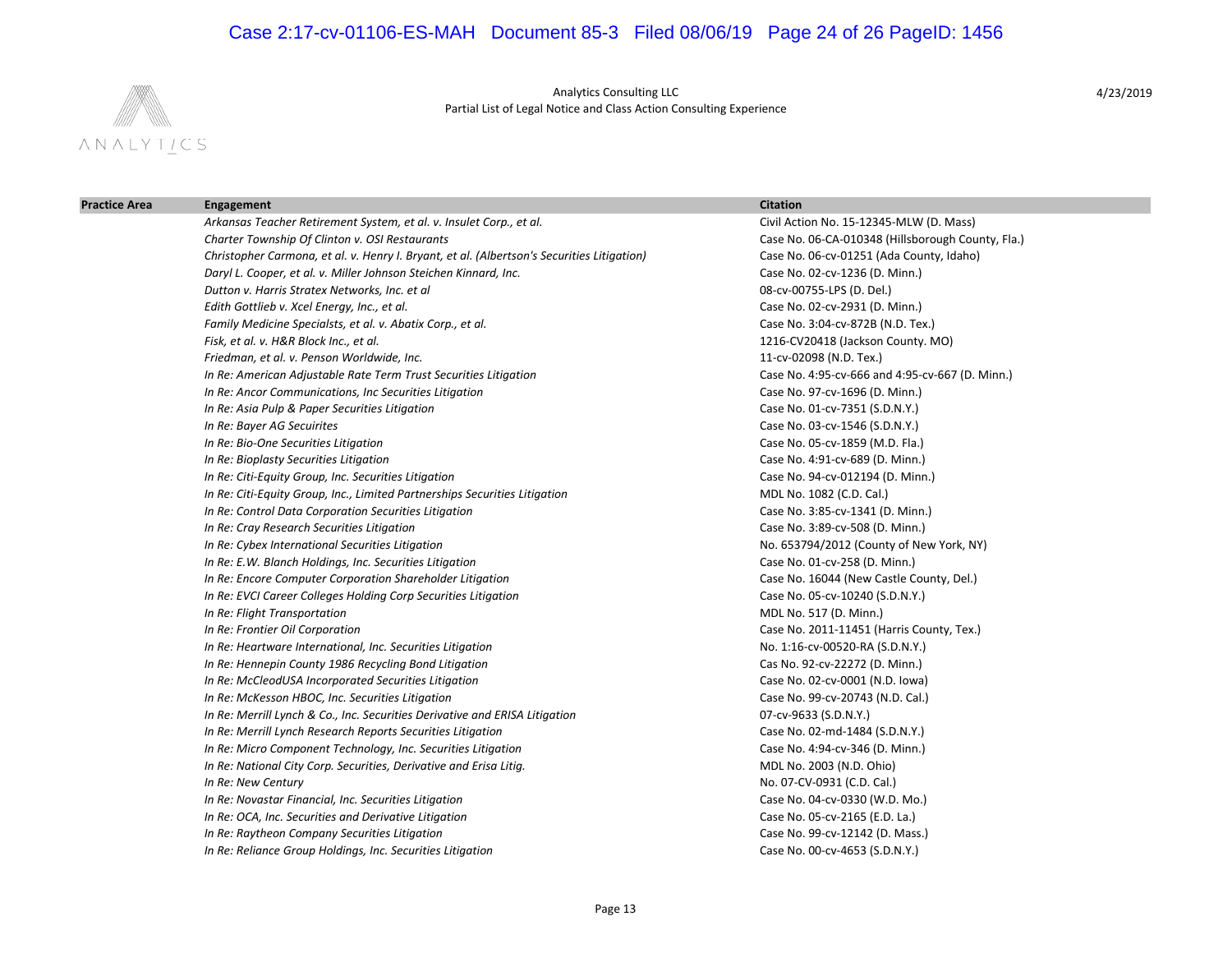# Case 2:17-cv-01106-ES-MAH Document 85-3 Filed 08/06/19 Page 25 of 26 PageID: 1457



Analytics Consulting LLC Partial List of Legal Notice and Class Action Consulting Experience

| <b>Practice Area</b> | Engagement                                                                                   | <b>Citation</b>                                                       |
|----------------------|----------------------------------------------------------------------------------------------|-----------------------------------------------------------------------|
|                      | In Re: Retek Inc Securities Litigation                                                       | Case No. 02-cv-4209 (D. Minn.)                                        |
|                      | In Re: Salomon Analyst Metromedia Litigation                                                 | Case No. 02-cv-7966 (S.D.N.Y.)                                        |
|                      | In re: Sauer-Danfoss, Inc. Stockholder Litigation                                            | C.A. No. 8396-VCL (Court of Chancery of the State of Delaware)        |
|                      | In Re: Scimed Life Systems, Inc. Shareholders Litigation                                     | Case No. 94-mc-17640 (D. Minn.)                                       |
|                      | In Re: Sourcecorp Securities Litigation                                                      | Case No. 04-cv-02351 (N.D. Tex.)                                      |
|                      | In re: Spectrum Pharmaceuticals Securities Litigation                                        | Case No. 2:13-cv-00433-LDG (D. Nev.)                                  |
|                      | In Re: SS&C Technologies, Inc. Shareholders Litigation                                       | Case No. 05-cv-1525 (D. Del.)                                         |
|                      | In Re: Tellium Inc Securities Litigation                                                     | Case No. 02-cv-5878 (D. N.J.)                                         |
|                      | In Re: The Sportsman's Guide, Inc. Litigation                                                | Case No. 06-cv-7903 (D. Minn.)                                        |
|                      | In Re: Tonka Corporation Securities Litigation                                               | Case No. 4:90-cv-002 (D. Minn.)                                       |
|                      | In Re: Tonka II Securities Litigation                                                        | Case No. 3:90-cv-318 (D. Minn.)                                       |
|                      | In Re: Tricord Systems, Inc. Securities Litigation                                           | Case No. 3:94-cv-746 (D. Minn.)                                       |
|                      | In Re: VistaCare, Inc. Securities Litigation                                                 | Case No. 04-cv-1661 (D. Ariz.)                                        |
|                      | In Re: Williams Securities Litigation                                                        | Case No. 02-cv-72(N.D. Okla.)                                         |
|                      | In Re: Xcel Energy, Inc. Securities Litigation                                               | Case No. 02-cv-2677 (D. Minn.)                                        |
|                      | In Re: Xcelera.Com Securities Litigation                                                     | Case No. 00-cv-11649 (D. Mass.)                                       |
|                      | In Re: Xybernaut Corp. Securities MDL Litigation                                             | Case No. 05-mdl-1705 (E.D. Va.)                                       |
|                      | In the matter of Focus Media Holding Limited                                                 | File No. 3-16852 (SEC)                                                |
|                      | In the Matter of Focus Media Holding Limited, et al.                                         | SEC Admin. Proc. File No. 3-16852                                     |
|                      | In the Matter of James Goodland and Securus Wealth Management, LLC                           | SEC Admin. Proc. File No. 3-16878                                     |
|                      | In the Matter of Ross, Sinclaire & Associates, LLC, et al.                                   | SEC Admin. Proc. File No. 3-17315                                     |
|                      | Ivy Shipp, et al. v. Nationsbank Corp.                                                       | 19,002 (TX 12th Jud Dist)                                             |
|                      | Karl E. Brogen and Paul R. Havig, et al. v. Carl Pohlad, et al.                              | Case No. 3:93-cv-714 (D. Minn.)                                       |
|                      | Lori Miller, et al. v. Titan Value Equities Group Inc., et al.                               | Case No. 94-mc-106432 (D. Minn.)                                      |
|                      | Makor Issues & Rights, Ltd., et al. v. Tellabs, Inc., et al.                                 | 02-C-4356 (N.D. III.)                                                 |
|                      | Montoya, et al. v. Mamma.com, Inc., et al.                                                   | Case No. 1:05-cv-02313 (S.D.N.Y.)                                     |
|                      | Partridge v GreenStar Agricultural Corporation, et al.                                       | Ontario Superior Court of Justice (Toronto Region)                    |
|                      | Resendes, et al.; Maher, et al.; Hawkins, et al.; Schooley, et al. v. Thorp, et al.          | Case No. 84-cv-03457, 84-cv-11251, 85-cv-6074, 86-cv-1916L (D. Minn.) |
|                      | Richard Donal Rink, et al. v. College Retirement Equities Fund                               | No. 07-CI-10761, (Jefferson County, KY)                               |
|                      | Robert Trimble, et al. v. Holmes Harbor Sewer District, et al.                               | Case No. 01-2-00751-8 (Island County, Wash.)                          |
|                      | Securities and Exchange Commission v Al-Raya Investment Company, et. al.                     | No. 109-CV-6533                                                       |
|                      | Securities and Exchange Commission v. AIMSI Technologies, Inc., et al.                       | 05 CV 4724 (LLS) (S.D.N.Y.)                                           |
|                      | Securities and Exchange Commission v. Alderson et al.                                        | No. 18-04930 (S.D.N.Y.)                                               |
|                      | Securities and Exchange Commission v. CKB168 Holdings Ltd., et al.,                          | Civil Action No. 1:13-cv-5584 (E.D.N.Y.)                              |
|                      | Securities and Exchange Commission v. Harrison Katzen                                        | Case No. 16-cv-06606 (E.D.N.Y.)                                       |
|                      | Securities and Exchange Commission v. Intercontinental Regional Center Trust of Chicago, LLC | Civil Action No. 13-cv-982 (N.D. Ill.)                                |
|                      | Securities and Exchange Commission v. Myron Weiner                                           | 11-CV-05731 (E.D.N.Y.)                                                |
|                      | Securities and Exchange Commission v. Rockford Funding Group, LLC, et al.                    | 09-10047 (S.D.N.Y.)                                                   |
|                      |                                                                                              |                                                                       |